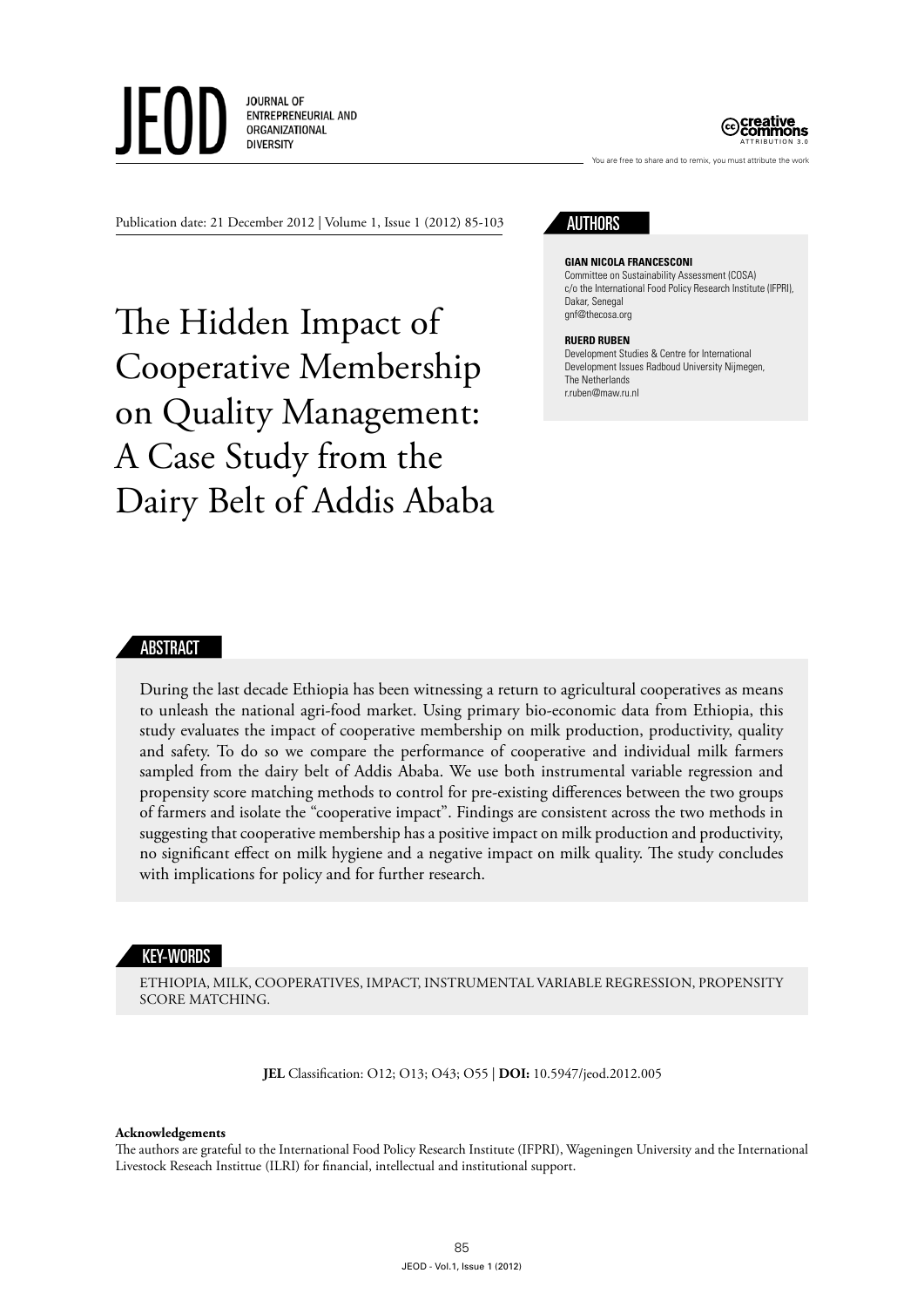# **1. Introduction**

Although Ethiopia has favorable ecological conditions for agricultural production, malnutrition and rural poverty are still widespread.<sup>1</sup> The increase in global food prices observed since 2008 represents both an opportunity and a desperate call to unleash the agricultural potential of Ethiopia. This perception has induced the Ethiopian government to return to agricultural cooperatives as a means to link farmers to emerging urban markets (see Francesconi et al. 2010; Francesconi and Heerink 2010). Similar trends are observed in many other developing countries around the world (World Bank 2007). A mainstream argument is that collective action can simultaneously reduce transaction costs and improve the bargaining power of smallholder farmers vis-à-vis the market (Bonin et al. 1993; Munckner 1988; Dulfer 1974). Based on similar arguments, Ethiopian policy makers have been actively promoting the formation of agricultural cooperatives since the beginning of the new millennium (Bernard et al. 2008).

As far as dairy production is concerned, previous studies in Ethiopia (D'Haese et al. 2006; Ahmed et al. 2003; Holloway et al. 2000; Nicholson 1997) suggest that farmers' participation in dairy cooperatives results in a significant increase in milk production and productivity. The objective of this study is to further test the latter hypothesis, as well as to highlight additional undocumented impacts related to the formation of dairy cooperatives in Ethiopia. In particular, we argue that changes in production technology, if any, might be associated with simultaneous changes in product quality. In other words, participation in dairy cooperatives is expected to induce modifications also in the quality attributes of the milk produced by Ethiopian farmers, with important implications for the well-being of Ethiopian consumers.

Milk is a potential key source of energy, essential amino acids and micronutrients, particularly needed in less-developed countries, where diets are mainly based on staple grains or root crops (Fitzhugh 1999). Yet, milk is a perishable product and thus a potential source of food poisoning and diarrhoeal diseases, which are major causes of illness and death in developing countries (O'Connor 1995). It is thus important that efforts aiming to increase milk production and productivity in Ethiopia pay further attention to on-farm quality management. In other words, it is important to re-align production and productivity objectives with nutritional and health outcomes, as increasingly pointed out by food security experts (Hawkes and Ruel 2006). It is important to do so not only for ethical reasons, but also from an economic point of view, since commercialization depends on buyer satisfaction (Weaver and Kim 2001).

Therefore, this study aims to fill this knowledge gap through the incorporation of milk quality indicators in the following analysis of the impact generated by a major Ethiopian dairy cooperative organization on farmers' performance. The remainder of this paper is structured as follows: section two presents some background information about the area and the dairy cooperative under analysis; section three describes the survey techniques; section four defines the data and analytical methods used to control for intrinsic differences between cooperative farmers and neighbouring individual farmers, in order to isolate the impact of cooperative membership; section five presents the findings and section six discusses them and derives implications for policy and further research.

<sup>1</sup> <http://data.worldbank.org/topic/poverty>; <http://data.worldbank.org/topic/health>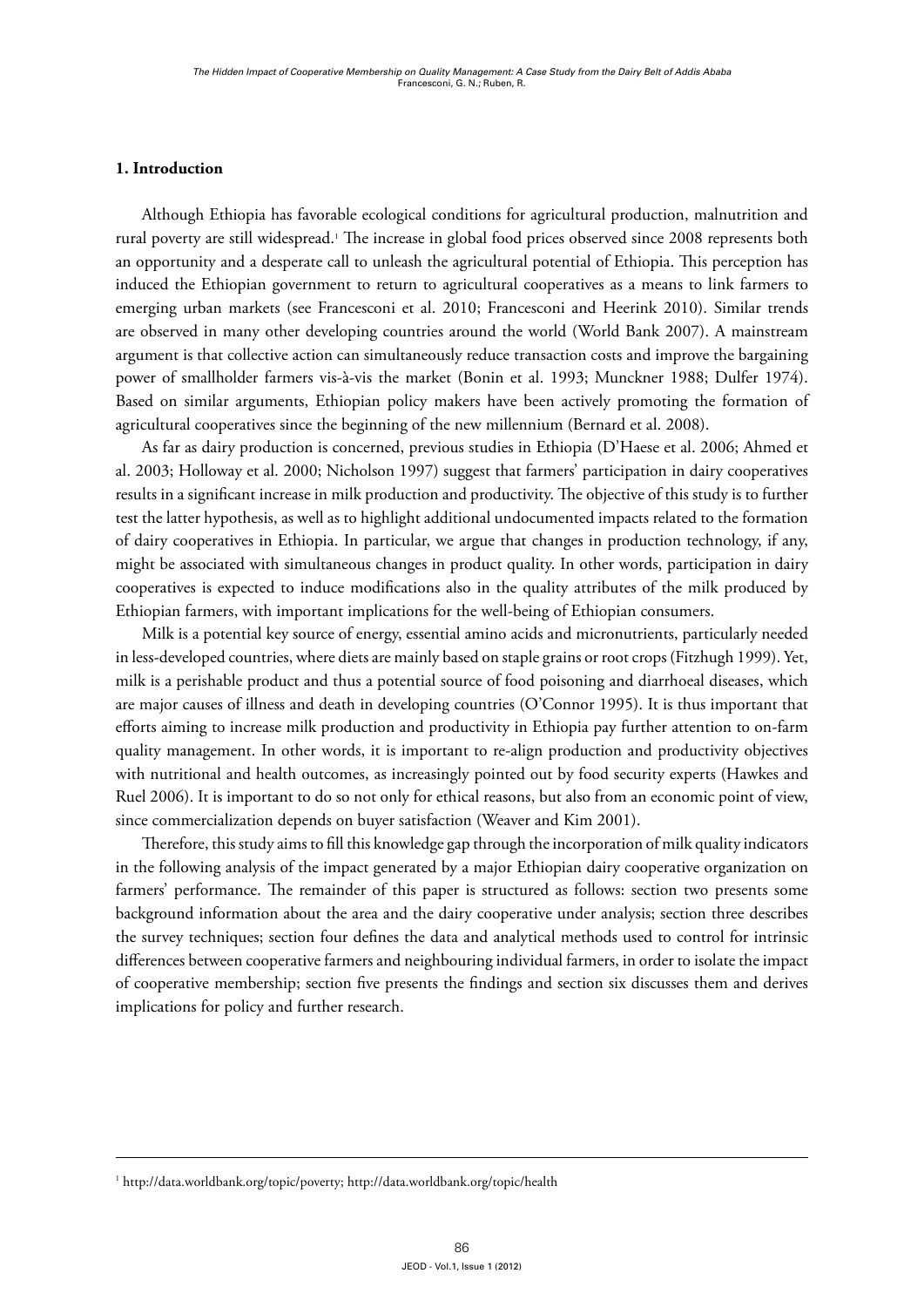# **2. Organizational Setting**

According to Ethiopian proclamation number 85 from 1994, cooperatives are defined as "associations established by individuals on a voluntary basis, to collectively solve economic and social problems and to democratically manage them". In order to achieve legal recognition Ethiopian cooperatives cannot have less than ten members and must enforce internal democracy based on the principle of one member one vote. Compared to the previous generation of cooperative, which proliferated in the former century under the highly centralized Derg regime, nowadays the definition and distribution of property rights in agricultural cooperatives have been almost completely deregulated (proclamation number 147 from 1998).

According to the current law, any individual has the right to join a cooperative organization, as long as he/she can afford to pay the entrance fee, and to purchase at least one share of the collective endowment. Fees and shares are set on the basis of regular evaluations made by the board and approved by the majority of members. Shares are redeemable, i.e. the cooperative buys members out when these decide to quit, but cannot be traded, not even internally (among members). Furthermore, a fixed percentage (10 percent) of members' revenues, generated by selling milk through the cooperative, is retained by the cooperative itself to build up equity capital and cover running costs.

The cooperative selected for this study is located in and around Debre Zeit, a town of approximately 40,000 people located 50 km south of the capital, Addis Ababa. In addition to the cooperative and its 800 members (the biggest dairy cooperative of Ethiopia), this area comprises more than 1000 independent small dairy farmers (according to the Ministry of Agriculture), three large commercial dairy farms, two dairy processing plants, and the experimental dairy unit of the International Livestock Research Institute (ILRI). Overall the area of Debre Zeit represents the most important milk-shed of Ethiopia, a key source of milk and dairy products for the capital Addis Ababa.

The milk-shed of Debre Zeit is located on the border of the central Ethiopian plateau and the Rift Valley, at an altitude of approximately 1600 meters above sea level. Biophysical attributes, like the availability of vast grazing areas, mild slopes, temperate climate (0-30°C), and abundant rainfalls (1000-1900 mm/year) offer a relatively disease-free environment with high potential for animal feeding and for the use of highyielding dairy cows (Ahmed et al. 2003). Besides production potential, the milk shed of Debre Zeit is also witnessing increasing opportunities at the market of Addis Ababa, where dairy industries and supermarkets are rapidly growing (see Francesconi et al. 2010).

According to primary and secondary (Tegegne 2003) information, the Ada'a Liben Woreda Dairy and Dairy Products Marketing Association was established in Debre Zeit in 1997-98 by 34 retired officers of the national Air Force (also located in Debre Zeit). Since its establishment, the number of cooperative members has increased considerably to almost 800 (Figure 1). Such a rapid growth in the number of members depends on several factors, including access to state subsidies, facilitated credit, and international donations. Although today the cooperative includes a large and heterogeneous group of farmers, executive power has remained strongly in the hands of the military clan that established it. The current manager of the cooperative is an ex-colonel of the Ethiopian air-force with a Masters degree in business administration, and the cooperative board is dominated by ex-officers of the same air-force batallion.

The cooperative has a federated structure based on 11 collection centres placed in strategic sites in and around the town of Debre Zeit. On a daily basis, cooperative farmers deliver whole raw milk to these centres, share information, and procure inputs. Like most dairy cooperatives in Ethiopia, this cooperative represents a preferential channel for dairy farmers to procure subsidized artificial insemination and high yielding cows.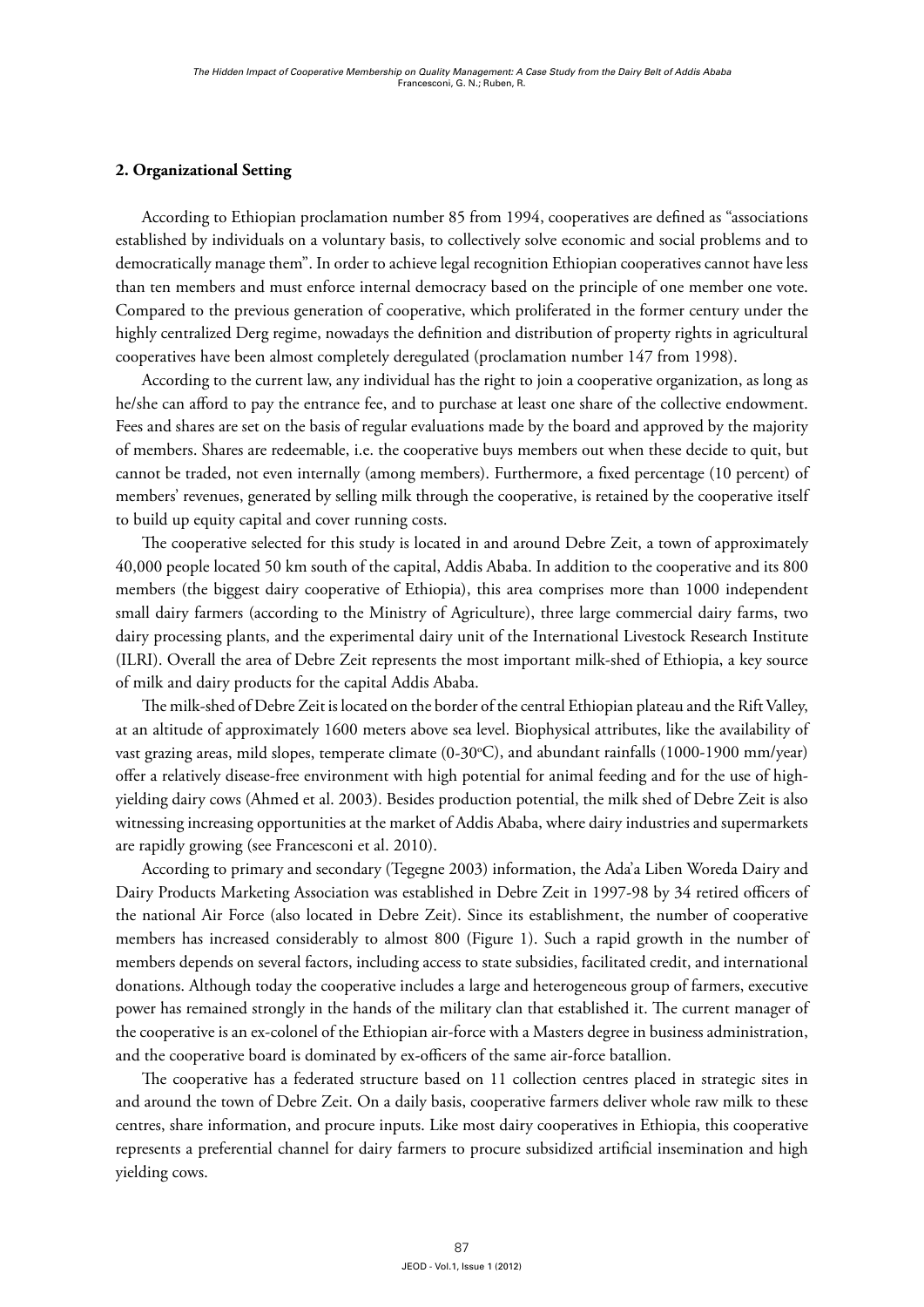

Figure 1: Growth in membership, Ada'a Liben Woreda Dairy and Dairy Products Marketing Association

Output services involve quality control, milk collection and bulking, cooling and processing, transportation and commercialisation. All these activities are undertaken twice a day, seven days a week. 8 Before collection, all milk supplies (which come only from coop-members) are screened using instantaneous 6 tests (alcohol test and specific gravity test), which measure milk quality as good or bad, but do not provide 4 continuous grading.2 Milk supplies that do not comply with the standards set by these tests are meant to be 2 rejected, even if the rejection rate appears to be negligible. Approved milk supplies are weighted, recorded and bulked.

a bunca.<br>Approximately 50 percent of the milk collected by the cooperative is sold from the collection centres directly to local consumers, without undergoing any cooling process. Most of this is sold in the form of crude milk, without undergoing any other heat treatment or packaging process, the rest is transformed into cottage cheese (ayb), sour milk (ergo) and fermented butter (kebe').

The other half of the milk supply is immediately transported (without cooling facilities, and at the expense of the cooperative) and transferred to manufacturing firms upon compliance with industrial quality standards and other written or verbal agreements. It is important to note that the quality standards 40 set by the industry are usually low and flexible since the supply of milk is usually insufficient to satisfy industrial demand. These industrial firms produce pasteurised and packed products such as whole, partially industrial demand. These industrial firms produce pasteurised and packed products such as whole, partially skimmed, and skimmed milk, butter, cottage and cheddar cheese, yoghurt, etc., which are then distributed to supermarkets, and to a lesser extent to kiosks and specialised dairy shops in Addis Ababa. Interestingly, the price of milk in the area of Debre Zeit appears to be lower, almost half of the milk price observed in the rest of the country, especially where no cooperatives are found (Francesconi 2007). Finally, it should be mentioned that at the time of this survey no national grades and standards were applied to monitor

The alcohol test is a low cost, instantaneous technique to evaluate the status of the milk colloidal suspension. When one part of alcohol is added to one part of milk with major alterations in the colloidal suspension, the solution precipitates, indicating that 25 the milk is old or contaminated (O'Connor 1995). The specific gravity test is a low cost, instantaneous technique to compute milk density, given milk temperature (O'Connor 1995). This test makes use of a floating device and a thermometer, and allows one to infer about major variations in fat and protein content, in particular those associated with water addition and/or cream removal.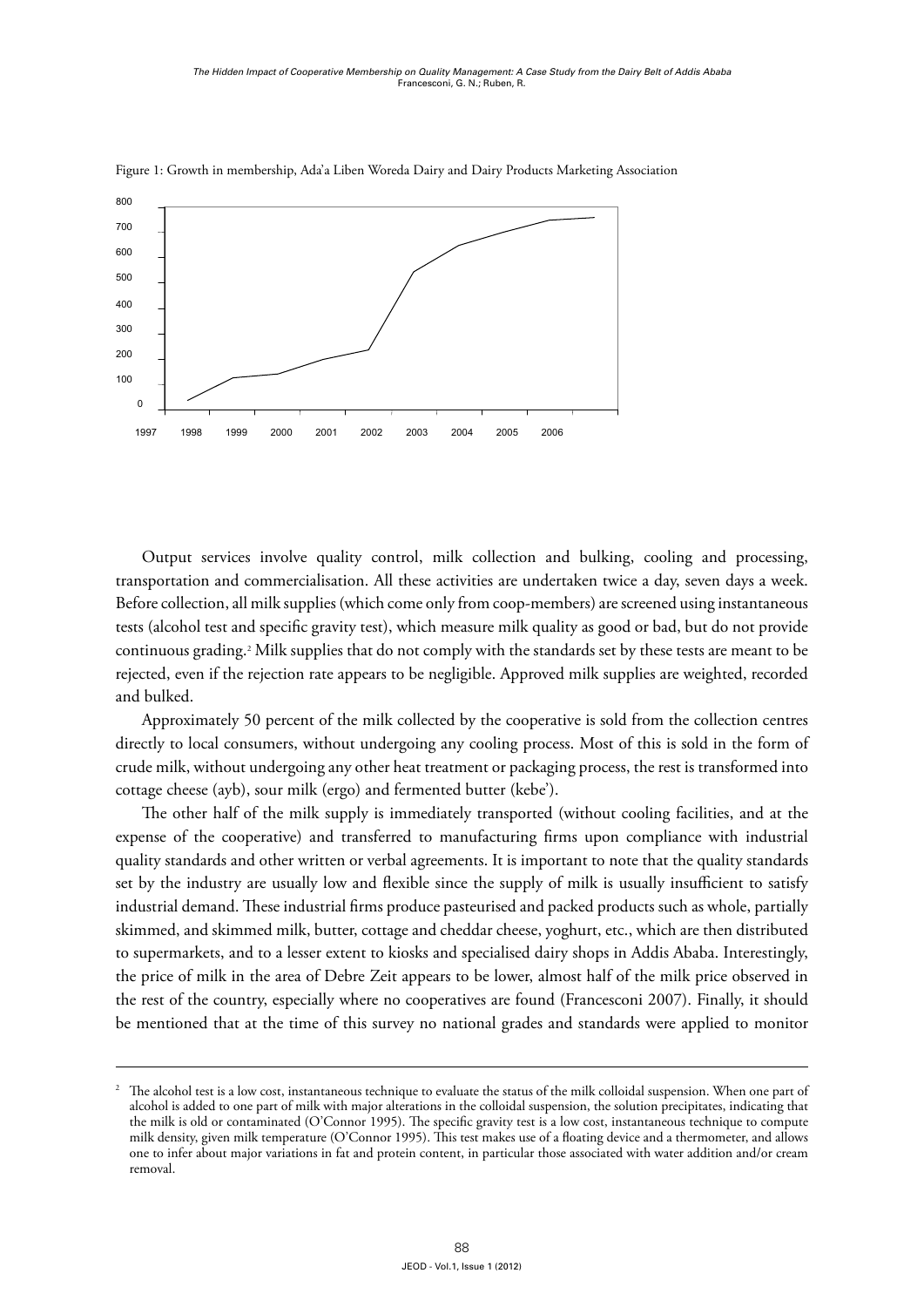and regulate Ethiopian dairy cooperatives and supply chains. Ethiopia's Quality and Standard Authority (EQSA) has defined a set of grades and standards for milk but it does not have the means and capacity to enforce them. This is because the resources available to public institutions for food inspection, certification and auditing are not sufficient to ensure adequate quality control along dairy supply chains. In a similar vein, private, third party certification schemes were not found in Ethiopia's dairy supply chain at the time in which this study took place.

## **3. Survey**

The sample of farm households used in this study includes 50 cooperative farmers and 50 individual farmers, all located within the woreda (i.e. municipality) of Debre Zeit. Each farmer was interviewed using a structured questionnaire regarding farm-household characteristics and performance. Two samples of milk were also collected from each farmer, and subsequently analysed using classic chemical and microbiological lab-tests. The available dataset provides a unique combination of biological, technological and socioeconomic information about dairy farming in Ethiopia.

Out of the total sample of 100 farmers, 20 cooperative farmers and 20 individual farmers were randomly selected (on the basis of a list provided by the Ministry of Agriculture) and interviewed in July-August 2003. The sampling area included the urban as well as the rural areas of Debre Zeit. Both areas included both coop-members and individual farmers, even if in different proportions.

In order to expand the number of observations we then conducted a second survey round in 2006. Due to difficulties in tracing the same farmers interviewed in 2003 (some quit the cooperative, others died or stopped producing milk, etc.), 30 cooperative farmers and 30 individual farmers were again randomly selected from the original list and sampling areas considered in 2003. This second survey was also conducted between July and August in order to minimize seasonality effects. It is also important to note that this second survey was conducted using the same enumerators, identical questionnaires and milk sampling procedures as in the first survey.<sup>3</sup> Finally, all milk samples collected during the two surveys were analysed in the laboratory of ILRI Debre Zeit, by the same technicians, using consistent grades and standards.<sup>4</sup>

### **4. Material and Methods**

The first step in impact analysis is to select appropriate impact indicators. In particular, this study defines four indicators referring to milk production, productivity, nutritional value and hygiene:

a) Milk production is measured as the average quantity (litres) of milk produced by a farm, on a daily basis, over the last 12 months.

In both surveys (2003-2006), milk samples were gathered and analysed within a one-month period, so as to reduce the influence of climate variations. Sampling steps: sanitize the equipment (planger and diper) with running water, and operator hands with alcohol (70 percent); stir milk bulk; collect a milk sample and pour it into a sterile container properly labeled; immediately store the sample in an icebox (0-4° C).

<sup>4</sup> Total Bacteria Count (Standard Plate Agar), Milk Fat Content (Gerber method), and Milk Protein Content (Protein Formaldehyde Titration).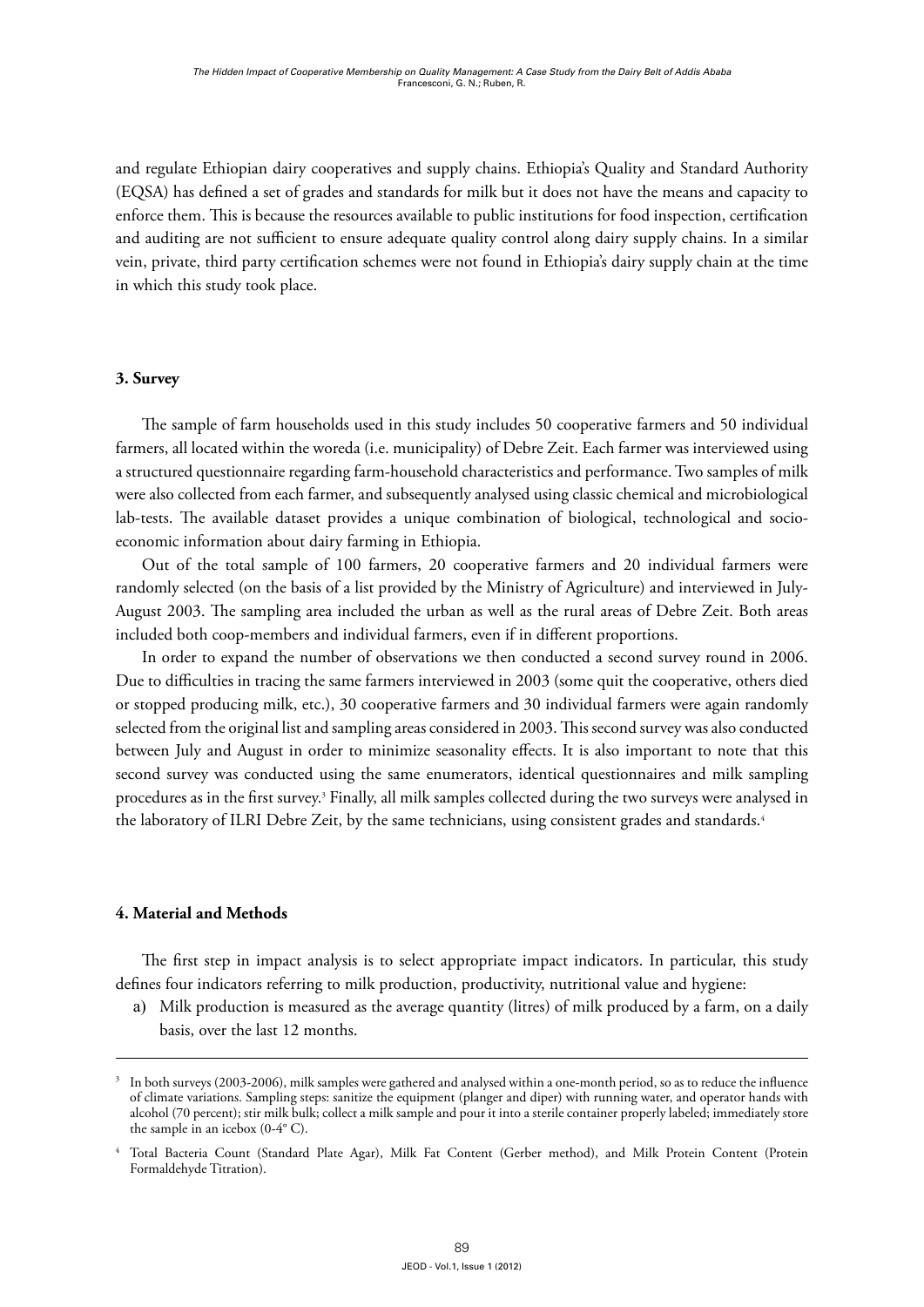- b) Milk productivity is measured as the ratio between milk production and the number of milking cows available per farm. Given that the average farm in our sample has 2.1 milking cows, with average cooperative herds of 2.7 cows and average individual farms (non cooperative members) owning 1.5 cows.
- c) Milk nutritional value is measured on the basis of standard laboratory grades indicating fat and protein content (i.e. percentage of fat and protein in milk collected at the farm gate).<sup>5</sup>
- d) Milk hygiene is measured on the basis of standard laboratory grades indicating total bacteria count (i.e. the number of bacterial colonies per unit of milk, in milk collected at the farm gate).6

Given these four performance indicators, the objective of this study is to compute the average treatment effect on the treated (ATT), i.e. the impact of cooperative membership on the performance of cooperative farmers. As posed by Ravallion (2001) and Godtland et al. (2004) the empirical problem we face is the typical absence of data concerning the counter-factual: how would the performance of cooperative farmers have been if these farmers had not joined the cooperative? Our challenge is to identify a suitable comparison group of non-cooperative farmers whose performance - on average - provides an unbiased estimate of the performance that cooperative members would have had in the absence of the cooperative. However, due to farmer self-selection and the characteristics of the sample available (cooperative and individual farmers were sampled from the same area), there are three potential sources of bias in comparing performances of cooperative and individual farmers.

The first source of bias is related to diffusion or spill-over effects across cooperative and individual farmers. In particular, since the two groups of farmers were selected from the same woreda (i.e. municipality), the comparison of these two groups is likely to underestimate the cooperative's impact. Since diffusion bias cannot be controlled for or measured when target and control farmers come from the same area, as in this case, all we can do is to openly acknowledge the likely presence of diffusion bias, as well as the possibility that our findings will underestimate cooperative's impact (whether this is positive or negative).

The second and third sources of bias are related to selection on observable and unobservable farm household characteristics. Given farmer self-selection in the cooperative, a simple comparison of performance indicators between participants and non-participants (naïve analysis) would yield biased estimates of cooperative impact. Coop-members are likely to differ from individual farmers in the distribution of observable (such as age, education, household composition, etc.) and unobservable characteristics (e.g. farmer ability and motivation). These differences must be taken into account in comparing the two groups, since they might have an influence on performance even in the absence of the cooperative.

Following Bernard et al. (2008) and Godtland, the observable characteristics included in this analytical model are: the level of formal education (in years) and the age (in years) of the household member responsible for dairy production; household size; and the percentage of children (below 14 years old) and women in the household. Figures 2a-e show that even if there are differences in the distribution of observable characteristics across cooperative and individual farmers, a common support (area where boxplots overlap) is observed between the two groups, for each and every characteristic. This provides the basic conditions to justify the use of individual farmers as control group, given the variables observed.

<sup>5</sup> Milk is a complex emulsion with high density of nutritients (Walstra 2006). Variability among milk components is largely interdependent, but the widest variations occur in fat and protein content (gr/ml), making these the two most common indices used for the quantitative evaluation of milk nutritional value (O'Connor 1995).

<sup>6</sup> Milk is an ideal terrain for bacterial growth, condition that makes total bacteria count (TBC, measured in CFU/ml) a widely used test for the quantitative evaluation of general milk hygiene (O'Connor 1995).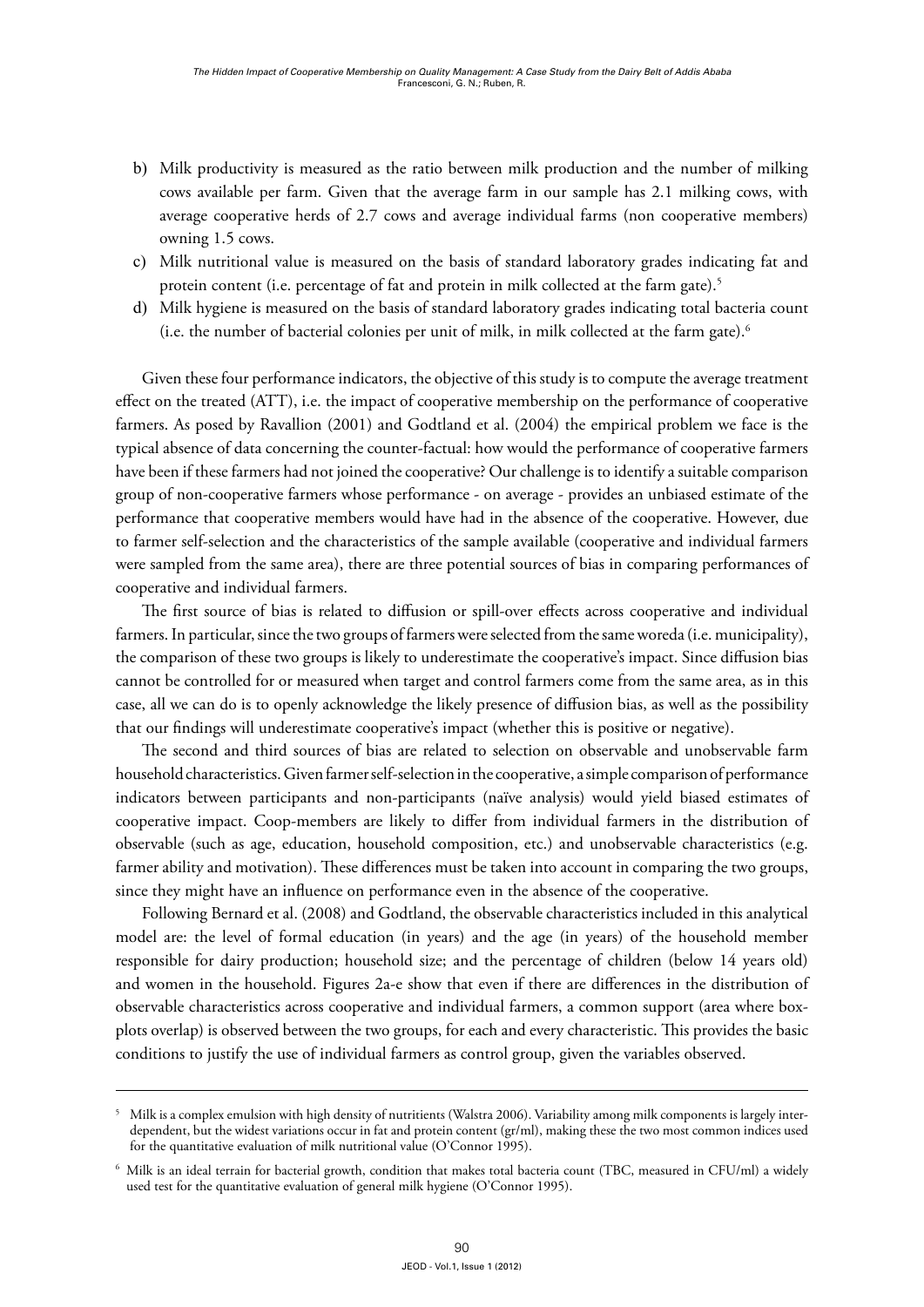In order to control for selection bias due to unobservable characteristics we identified two instrumental variables. The first is a dummy for enrolment in the local military air force. Theoretically this variable is 0 a valuable instrument for farmer ability and motivations since the cooperative was originally established by a group of retired military officers, previously employed by the national air force based in Debre Zeit, who are still in charge of the cooperative's management. Table 1 shows that 42 percent of cooperative households comprise an officer (or ex-officer) of the air force, against the 10 percent of individual farmhouseholds. This suggests that households affiliated with the air force do have more incentives to participate in the cooperative. The second variable is a dummy for rural (equal to one) or urban (equal to zero) location of farm-households. Table 1 shows that 51 percent of individual farms are located in rural areas, as opposed to only eight percent of cooperative farms. Since cooperative centres for milk collection and input distribution are located within or in proximity to the urban area, rural farm households have less incentives



6 Figure 2a: Education of the household member responsible for dairy (years of schooling)





Figure 2c: Household size (number of members sharing the same food-stock)

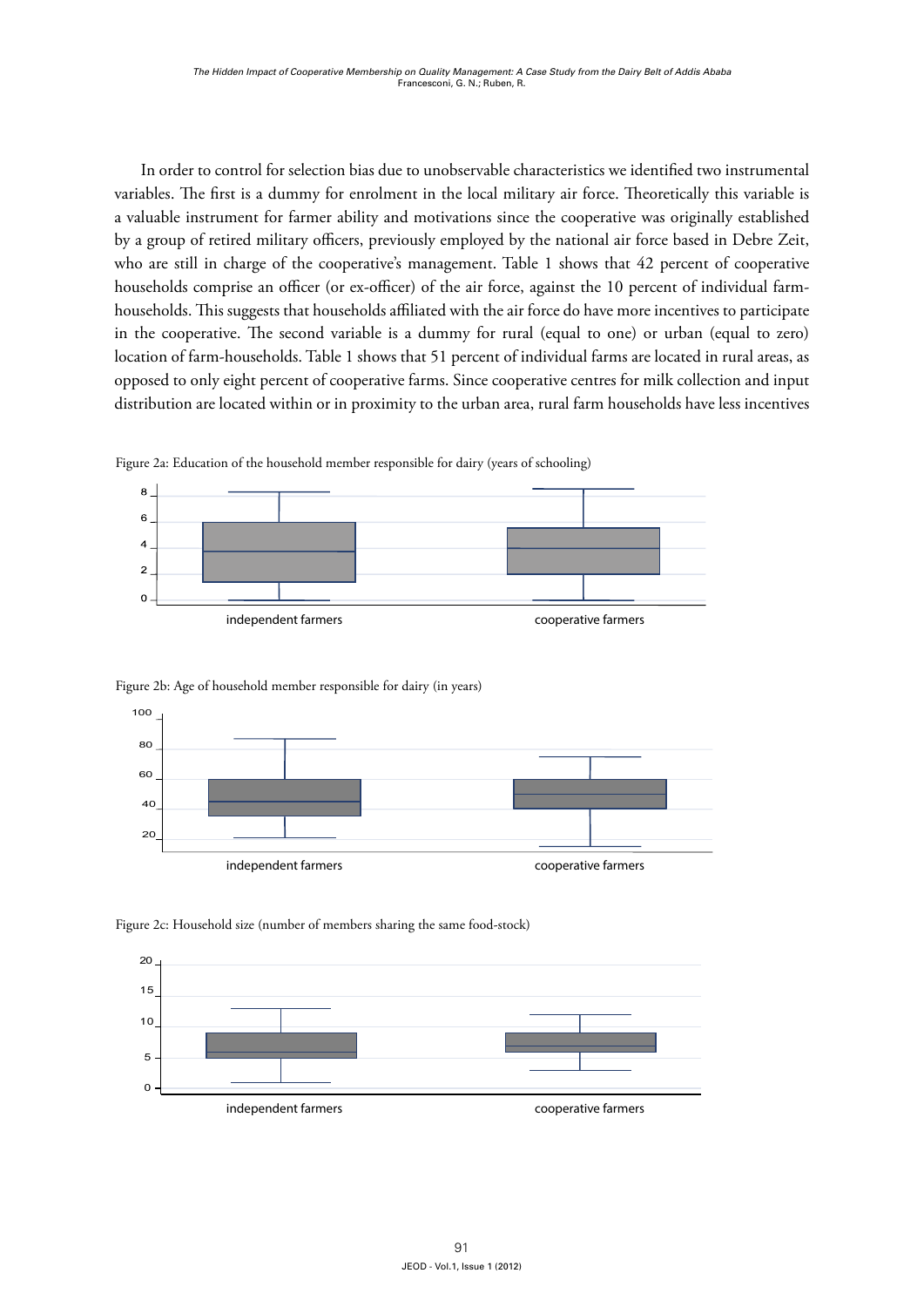

Figure 2d: Percentage of children < 14 years old in the household

#### Figure 2e: Percentage of adult females in the household



to join the cooperative. **Figure 2d: Percentage of children < 14 years old in the household**

rom a theoretical point of view, the use of military affiliation and farm variables, since they are expected to explain cooperative membership but cannot be reasonably expected to explain agricultural performance. The validity of this hypothesis is further tested below using statistical miques. and land, which guarantee higher animal welfare (i.e. cows are not constantly kept inside the barn). This  $M = \frac{1}{\sqrt{2}}$  and  $M = \frac{1}{\sqrt{2}}$  and  $M = \frac{1}{\sqrt{2}}$ justifies, from a theoretical point of view, the use of military affiliation and farm location as instrumental  $\overline{0}$ techniques. 0.100.31010.510.5101Figure 2d: Percentage of children < 14 years old in the household It is therefore reasonable to assume that military affiliation and urban location provide farmers with strong incentives to join the cooperative. Furthermore, it is reasonable to rule out the possibility that these two factors may simultaneously explain farmers' performance. Although military officers might have received a better education, they are also expected to have little experience or interest in farming. Although urban farming can benefit from better access to modern inputs, rural farmers have better access to pastures

<sup>1</sup><br>Based on the analytical approach specified above, this section presents two distinct techniques for impact assessment: 1) instrumental variable regression (IVREG) and 2) propensity scores matching (PSM). [50 obs.] In both cases, the starting point is the estimation of a Probit regression (see Table 2) where both observable and unobservable characteristics are used to explain the household decision to join the cooperative. Table 2 shows that besides military affiliation and rural location, also farmer age and household dependency

|                                    | Military Affiliation |                |      |      | Rural Location |                |      |     |
|------------------------------------|----------------------|----------------|------|------|----------------|----------------|------|-----|
| Groups\Variables                   | Mean                 | Stand.<br>Dev. | Min. | Max. | Mean           | Stand.<br>Dev. | Min. | Max |
| Cooperative farmers<br>$[50$ obs.] | 0.42                 | 0.50           | 0    |      | 0.08           | 0.27           |      |     |
| Individual farmers<br>[50 obs.]    | 0.10                 | 0.31           |      |      | 0.51           | 0.51           |      |     |

**Table 1: Military affiliation and rural location, Debre Zeit, 2003/06** Table 1: Military affiliation and rural location, Debre Zeit, 2003/06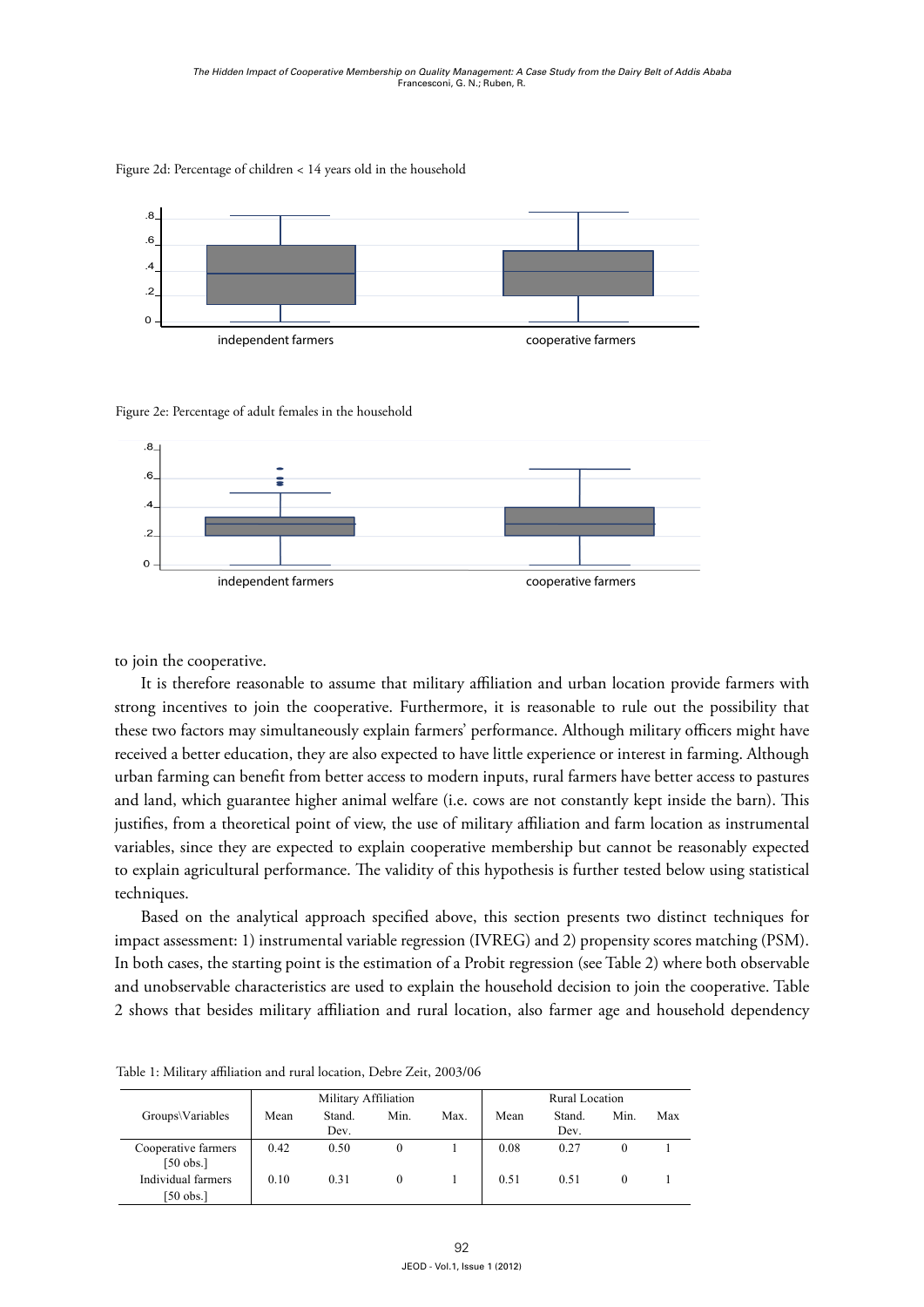ratio are significant in explaining membership. In particular the probability of being a member of the cooperative increases with age, up to a certain threshold, after which the relationship turns negative. Further, cooperative membership becomes less likely when the percentage of children in the household increases.

Consequently, the PSM technique involves the estimation of the propensity (or predicted probability) of each household to participate in the cooperative, and the matching of cooperative and non-cooperative households on the basis of similar propensity scores. According to the PSM model, once cooperative farmhouseholds have been matched with otherwise similar individual farm-households, we can proceed in computing average differences in performance indicators (ATT). In order to improve the robustness of the PSM method, we restricted matches to farm households with propensity scores that fell in the area of common support (as defined by Smith and Todd 2000). Consequently, farm households with propensity scores falling outside the common support were dropped and the number of valid observations reduced

| <b>Explanatory Variables</b>               | Cooperative Membership |                  |  |  |
|--------------------------------------------|------------------------|------------------|--|--|
|                                            | Probit                 | Marginal Effects |  |  |
| Dummy for Survey Year $(2006=1 \& 2003=0)$ | $-0.10(0.30)$          | $-0.04(0.12)$    |  |  |
| Observable Household Characteristics:      |                        |                  |  |  |
| Farmer Education (years)                   | 0.14(0.09)             | 0.05(0.04)       |  |  |
| Squared term of Farmer Education           | $-0.00(0.01)$          | $-0.00(0.00)$    |  |  |
| Farmer Age                                 | $0.13(0.07)$ **        | $0.05(0.03)$ **  |  |  |
| Squared term of Farmer Age                 | $-0.00(0.00)*$         | $-0.00(0.00)*$   |  |  |
| Household Size                             | 0.14(0.15)             | 0.06(0.06)       |  |  |
| Squared term of Household Size             | $-0.01(0.01)$          | $-0.00(0.00)$    |  |  |
| % of Children $(< 14$ years old)           | $-1.25(0.76)^*$        | $-0.50(0.30)*$   |  |  |
| $%$ of Women                               | $-0.98(1.00)$          | $-0.39(0.40)$    |  |  |
| Unobservable Household Characteristics:    |                        |                  |  |  |
| Dummy for Military Affiliation             | $0.63(0.39)^*$         | $0.25(0.14)^*$   |  |  |
| Dummy for Rural Location                   | $-1.21(0.40)$ **       | $-0.44(0.12)$ ** |  |  |
| Pseudo R-squared                           | 0.3132                 |                  |  |  |
| Log pseudolikelihood                       | $-46.65$               |                  |  |  |
| Correctly Classified Observations          | 77.55%                 |                  |  |  |
| N. of observations                         | 98                     |                  |  |  |

Table 2: Probability of cooperative membership (Probit), Debre Zeit, 2003/06 <sup>Tab.1</sup>

Standard error in parentheses (), \*denotes significance at 10% level, \*\*denotes significance at 5% level

Tables 2 and 3, and instrumental regressions in Tables 6 and 7) are intentionally over-parametrised, using as many variables and quadratic terms as possible. Note also that besides observable and unobservable characteristics, all regressions and correlations include 0.045 15 1 16 control for eventual inconsistencies between the two surveys. 0.2 7 September 2007 12:3 7 September 2007 12:3 7 September 2007 12:3 7 September 2007 12:3 7 September 2007 1 Tab. 1 Note that in order to improve predictions, the probit regression presented in Table 4 (and consequently also correlations in a dummy indicating the year in which households were surveyed (equal to zero for 2003 and one for 2006). This dummy allows to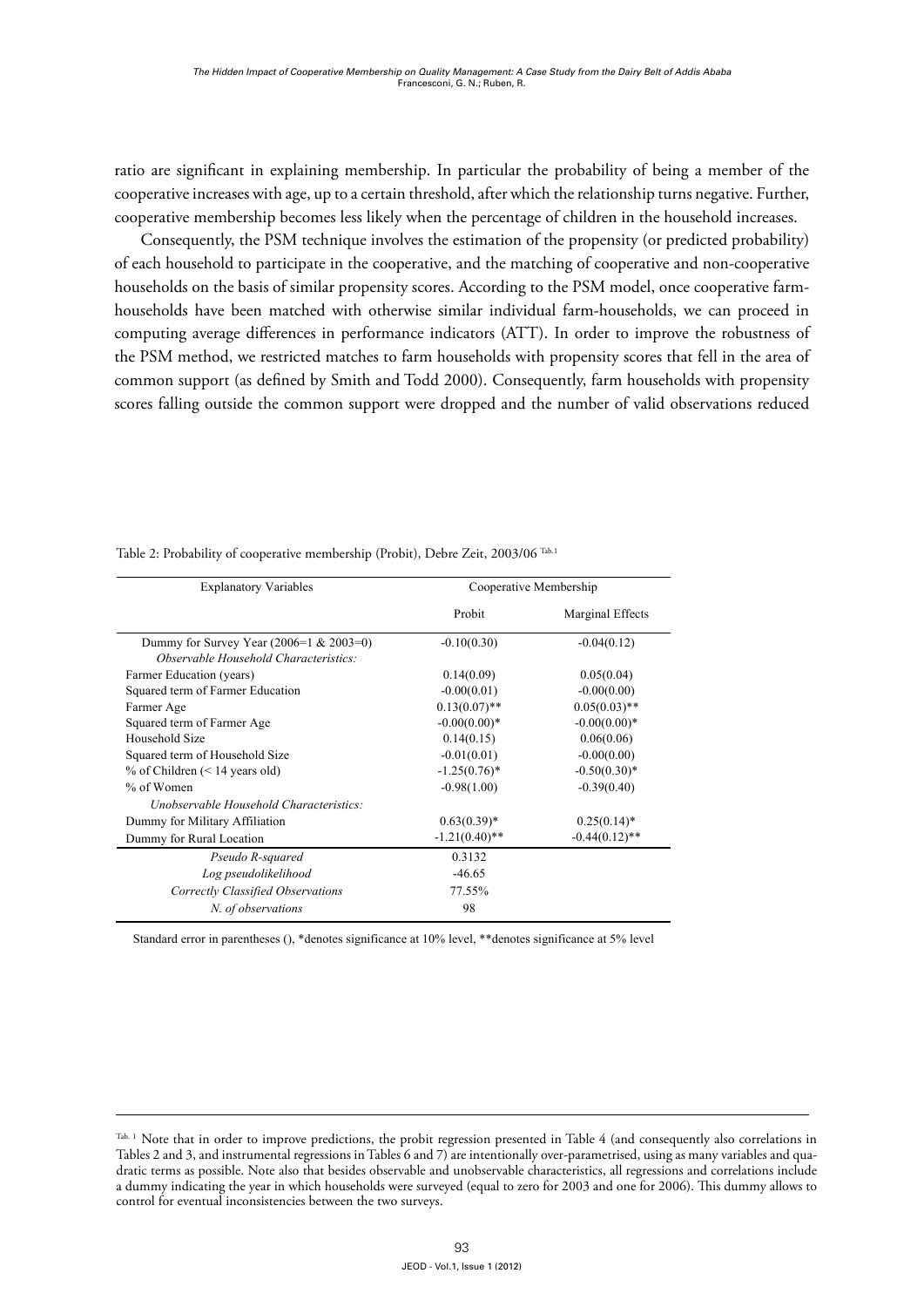from 100 to 91 (see Table 3).<sup>7</sup> Statistical robustness of PSM is further supported by the use of two matching techniques (Kernel and Stratification method).8  $\frac{1}{1000}$  to  $\frac{1}{1000}$  and  $\frac{1}{200}$ . Statistical followiness of 1 Styl is further supported

The second step for the IVREG method involves instead an additional regression analysis in which performance indicators are expressed as a function of the predicted probability of cooperative membership and observable characteristics. Unobservable characteristics, captured by military affiliation and rural location, are excluded from this second step since they explain the decision to participate in the cooperative,<br> but do not influence performance, given membership (i.e. they are instrumental variables). While military affiliation has a positive and significant (10 percent level) impact on cooperative membership (Table 2), the correlation between military affiliation and performance indicators is not significant, given cooperative membership (Tables 4 and 5). Similarly, rural location has a negative and significant (5 percent level) effect on membership (Table 2), but no clear correlation with any performance indicators (Tables 4 and 5). This statistical evidence goes in support of the theoretical argument presented above in order to justify the validity of these two instrumental variables. ance muicators are expressed as a runction of the

| Propensity Scores' Blocks | Individual | Cooperative | Total |
|---------------------------|------------|-------------|-------|
| 0.045                     | 15         |             | 16    |
| 0.2                       |            |             | 12    |
| 0.4                       |            | 12          | 23    |
| 0.6                       |            | 10          |       |
| 0.8                       |            | 21          | 23    |
| Total                     |            | 49          |       |

**Table 3: Blocks of propensity scores, Debre Zeit, 2003/06** Table 3: Blocks of propensity scores, Debre Zeit, 2003/06

**Table 4: Correlation between performance and instruments, Debre Zeit, 2003/06** Table 4: Correlation between performance and instruments, Debre Zeit, 2003/06

|                                  | Production      | Productivity    |
|----------------------------------|-----------------|-----------------|
| Cooperative Membership           | $9.56(1.02)$ ** | $5.09(0.84)$ ** |
| Dummy for survey year            | 0.86(0.97)      | 0.87(0.59)      |
| Observable Characteristics:      |                 |                 |
| <b>Farmer Education</b>          | 0.32(0.25)      | $-0.12(0.15)$   |
| Squared term of Farmer Education | $-0.02(0.01)$   | 0.01(0.01)      |
| Farmer Age                       | $-0.10(0.14)$   | $-0.05(0.13)$   |
| Squared term of Farmer Age       | 0.00(0.00)      | 0.00(0.00)      |
| Household Size                   | 0.44(0.55)      | 0.05(0.27)      |
| Squared term of Household Size   | $-0.04(0.04)$   | $-0.01(0.01)$   |
| % of Children                    | 1.32(2.11)      | 0.67(1.13)      |
| % of Women                       | 0.48(3.08)      | $-1.06(1.88)$   |
| Instruments:                     |                 |                 |
| Dummy for Military Affiliation   | $-1.53(1.18)$   | $-0.30(0.73)$   |
| Dummy for Rural Location         | $-1.64(0.99)$   | $-0.41(0.77)$   |
| R-squared                        | 0.6618          | 0.5309          |
| N. of observations               | 89              | 92              |

Standard error in parentheses (), \*denotes significance at 10% level, \*\*denotes significance at 5% level

<sup>7</sup> Note that STATA reports that balancing property is satisfied across the block identifiers of the propensity scores estimated.

Nearest Neighbour and Radius matching methods were not used since they would have discarded observations from an already small sample (Becker and Ichino 2001).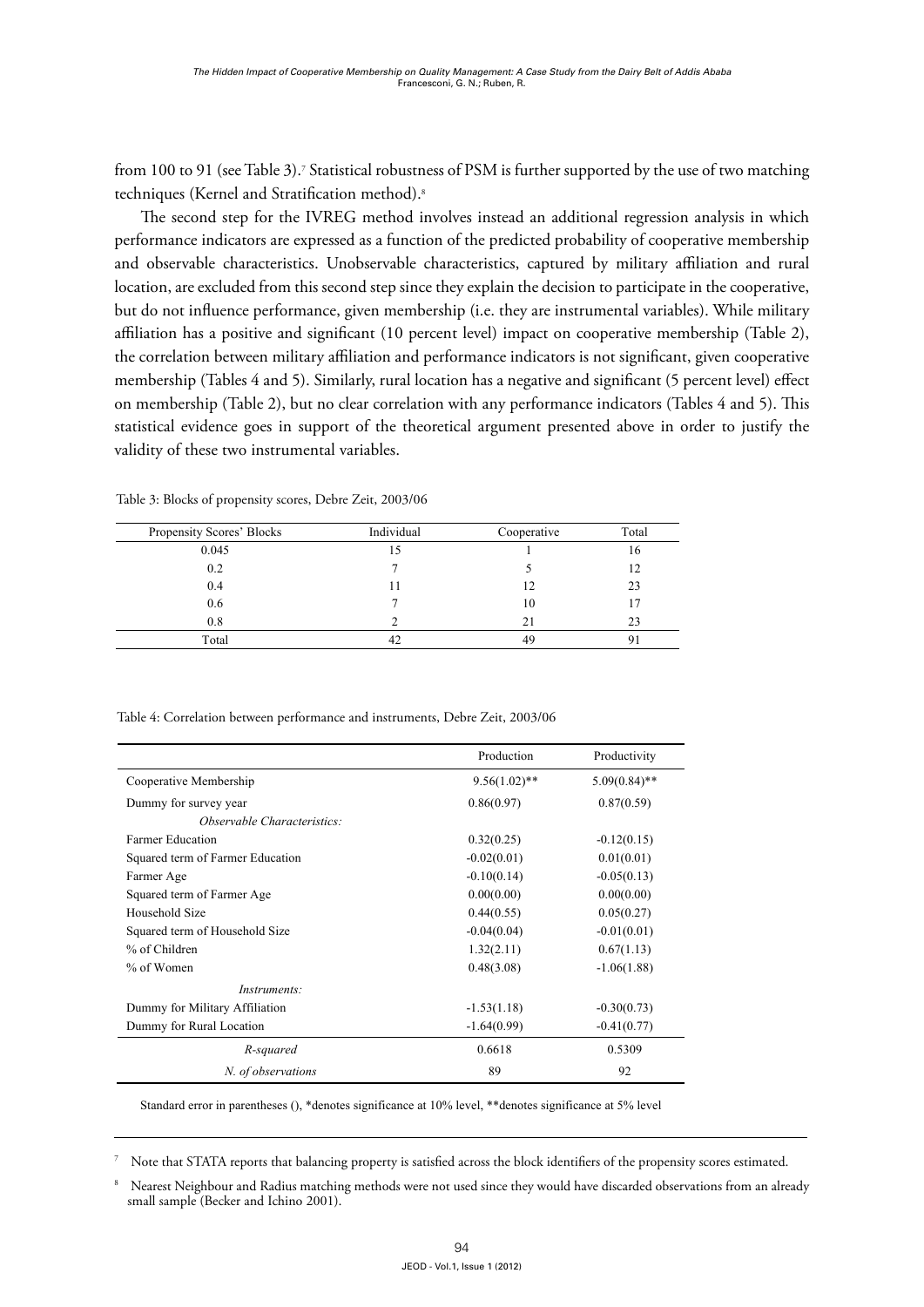|                                                                    | Dependent Variables |                  |                          |  |  |
|--------------------------------------------------------------------|---------------------|------------------|--------------------------|--|--|
|                                                                    | Fat content         | Protein content  | TBC                      |  |  |
| Cooperative Membership                                             | $-1.59(0.31)$ **    | $-0.47(0.10)$ ** | $-1.34e+07(7.06e+06)*$   |  |  |
| Dummy for Survey Year<br><i><b>Observable Characteristics:</b></i> | $-0.32(0.24)$       | $-0.12(0.09)$    | $-6.45e+07(7.29e+06)$ ** |  |  |
| <b>Farmer Education</b>                                            | $-0.01(0.06)$       | $-0.00(0.02)$    | $1.61e+06(2.41e+06)$     |  |  |
| Squared term of Farmer Education                                   | 0.00(0.00)          | 0.00(0.00)       | $-1.95e+06(1.39e+05)$    |  |  |
| Farmer Age                                                         | 0.06(0.04)          | 0.02(0.01)       | $-1.33e+06(1.66e+06)$    |  |  |
| Squared term of Farmer Age                                         | $-0.00(0.00)$       | $-0.00(0.00)$    | $1.15e+04(1.57e+04)$     |  |  |
| Household Size                                                     | 0.02(0.08)          | $-0.01(0.03)$    | $3.21e+06(3.51e+06)$     |  |  |
| Squared term of Household Size                                     | 0.00(0.00)          | 0.00(0.00)       | $-1.56e+05(1.54e+05)$    |  |  |
| % of Children                                                      | $-1.17(0.65)^*$     | $-0.22(0.22)$    | $-5.62e+06(1.71e+07)$    |  |  |
| % of Women                                                         | $-2.27(0.72)$ **    | $-0.18(0.35)$    | $1.35e+07(2.63e+07)$     |  |  |
| Instruments:                                                       |                     |                  |                          |  |  |
| Dummy for Military Affiliation                                     | 0.17(0.27)          | 0.02(0.09)       | $2.07e+06(7.20e+06)$     |  |  |
| Dummy for Rural Location                                           | 0.29(0.30)          | 0.04(0.11)       | $-9.44+06(7.82e+06)$     |  |  |
| R-squared                                                          | 0.4261              | 0.2866           | 0.5583                   |  |  |
| N. of observations                                                 | 94                  | 97               | 98                       |  |  |

**Table 5: Correlation between performance and instruments, Debre Zeit, 2003/06<sup>11</sup>** Table 5: Correlation between performance and instruments, Debre Zeit, 2003/06Tab1

Standard error in parentheses (), \*denotes significance at 10% level, \*\*denotes significance at 5% level

In order to support the robustness of the resulting IVREG model (see Tables 6 and 7) we also performed tests of over-identifying restrictions. In this case, the test has a chi-square distribution with one degree of freedom, since the model includes two instruments and one instrumented variable. Since the test statistics

| Table 6: The impact of cooperative membership (IVREG), Debre Zeit, 2003/06 |  |  |  |  |
|----------------------------------------------------------------------------|--|--|--|--|
|                                                                            |  |  |  |  |

| <b>Explanatory Variables</b>           | Production       | Productivity    |  |
|----------------------------------------|------------------|-----------------|--|
| Dummy for survey year                  | 0.81(1.00)       | 0.90(0.57)      |  |
| Instrumented Variable:                 |                  |                 |  |
| Cooperative Membership                 | $11.50(1.90)$ ** | $5.69(1.21)$ ** |  |
| Observable Characteristics:            |                  |                 |  |
| <b>Farmer Education</b>                | 0.19(0.27)       | $-0.17(0.17)$   |  |
| Squared term of Farmer Education       | $-0.01(0.01)$    | 0.01(0.01)      |  |
| Farmer Age                             | $-0.13(0.16)$    | $-0.07(0.15)$   |  |
| Squared term of Farmer Age             | 0.00(0.00)       | 0.00(0.00)      |  |
| Household Size                         | 0.35(0.64)       | $-0.01(0.26)$   |  |
| Squared term of Household Size         | $-0.04(0.04)$    | $-0.01(0.01)$   |  |
| % of Children                          | 1.84(2.37)       | 0.83(1.22)      |  |
| % of Women                             | 0.49(3.29)       | $-0.96(1.86)$   |  |
| <i>Instruments:</i>                    |                  |                 |  |
| Dummy for Military Affiliation         |                  |                 |  |
| Dummy for Rural Location               |                  |                 |  |
| R-squared                              | 0.64             | 0.52            |  |
| N. of observations                     | 89               | 92              |  |
| Test of over-identifying restrictions: |                  |                 |  |
| $Chi-square (1)$                       | 1.84             | 0.33            |  |
| p-value                                | 0.18             | 0.56            |  |

Standard error in parentheses (), \*denotes significance at 10% level, \*\*denotes significance at 5% level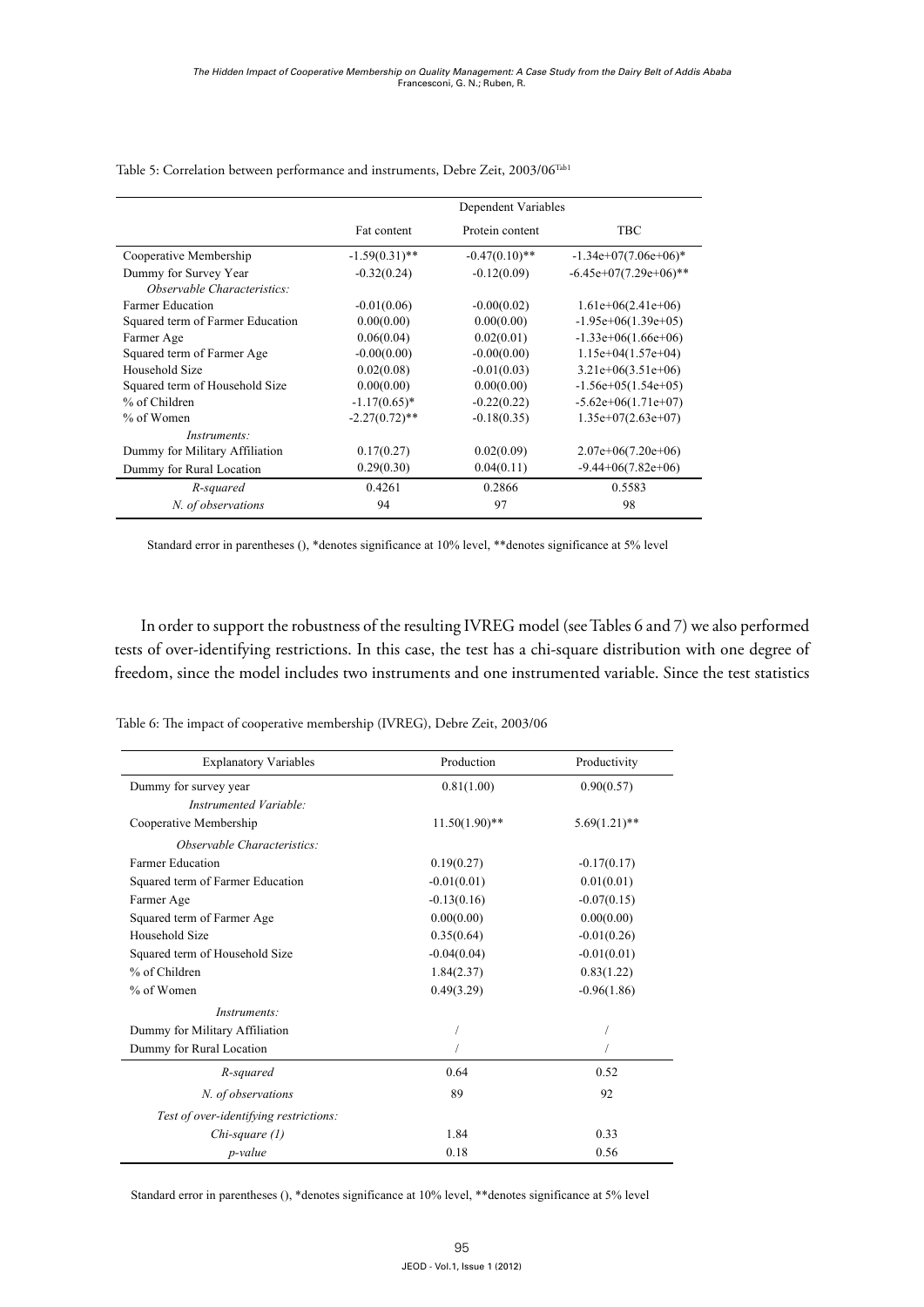| <b>Explanatory Variables</b>           | Fat content      | Protein content  | <b>TBC</b>               |  |
|----------------------------------------|------------------|------------------|--------------------------|--|
| Dummy for survey year                  | $-0.32(0.25)$    | $-0.13(0.09)$    | $-6.35e+07(7.67e+06)$ ** |  |
| Instrumented Variable:                 |                  |                  |                          |  |
| Cooperative Membership                 | $-2.00(0.66)$ ** | $-0.54(0.24)$ ** | $8.95e+06(1.72e+07)$     |  |
| Observable Characteristics:            |                  |                  |                          |  |
| <b>Farmer Education</b>                | $-0.01(0.07)$    | 0.00(0.00)       | $7.78e+06(2.65e+06)$     |  |
| Squared term of Farmer Education       | 0.00(0.00)       | 0.00(0.00)       | $7.04e+03(1.41e+05)$     |  |
| Farmer Age                             | $0.08(0.05)*$    | 0.02(0.02)       | $-2.08e+06(1.67e+06)$    |  |
| Squared term of Farmer Age             | $-0.00(0.00)*$   | $-0.00(0.00)$    | $1.83e+04(1.56e+04)$     |  |
| Household Size                         | 0.03(0.09)       | $-0.01(0.00)$    | $2.39e+06(3.41e+06)$     |  |
| Squared term of Household Size         | 0.00(0.00)       | 0.00(0.00)       | $-1.28e+05(1.45e+05)$    |  |
| % of Children                          | $-1.28(0.67)^*$  | $-0.23(0.23)$    | $7.44e+05(1.94e+07)$     |  |
| $%$ of Women                           | $-2.35(0.75)^*$  | $-0.20(0.34)$    | $1.82e+07(2.53e+07)$     |  |
| <i>Instruments:</i>                    |                  |                  |                          |  |
| Dummy for Military Affiliation         |                  |                  |                          |  |
| Dummy for Rural Location               |                  |                  |                          |  |
| R-squared                              | 0.40             | 0.28             | 0.51                     |  |
| N. of observations                     | 94               | 97               | 98                       |  |
| Test of over-identifying restrictions: |                  |                  |                          |  |
| $Chi-square(1)$                        | 1.34             | 0.17             | 0.13                     |  |
| p-value                                | 0.25             | 0.68             | 0.72                     |  |

**Table 7: The impact of cooperative membership (IVREG), Debre Zeit, 2003/06** Table 7: The impact of cooperative membership (IVREG), Debre Zeit, 2003/06

Standard error in parentheses (), \*denotes significance at 10% level, \*\*denotes significance at 5% level

(3.84), we cannot reject the possibility that over-identifying restrictions are zero and therefore that the are consistently smaller than the Chi-square for one degree of freedom at the 5 percent significance level model is well specified. Finally, it is important to note that we excluded a few influential observations (outliers) from the model; we made sure that all residuals estimated were normally distributed, and we applied robust standard errors to control for heteroskedasticity (detected in all regressions).

## **5. Results**

Cooperative impacts estimated with IVREG and PSM methods are summarized in Table 8 together with the description and naïve comparisons (based on simple t-tests) of production and quality performance of cooperative and individual farmers.

Table 8 shows that the average cooperative farmer produces almost 17 litres of milk per day, with a productivity of eight litres per cow per day. Cooperative milk is characterised by an average 3.6 percent of fat content, 3.0 percent of protein content, and 25 million cfu/ml. On the other hand, the average individual farmer produces 3.5 litres, with a productivity of 2.5 litres, 5.2 percent of fat content, 3.5 percent of protein content, and 31 million cfu/ml.

Table 8 shows also that naïve estimates (based on t-tests estimating the statistical difference of performance indicators between the two groups) do not differ much from the results obtained with PSM and IVREG methods, suggesting that cooperative membership is almost randomly distributed within the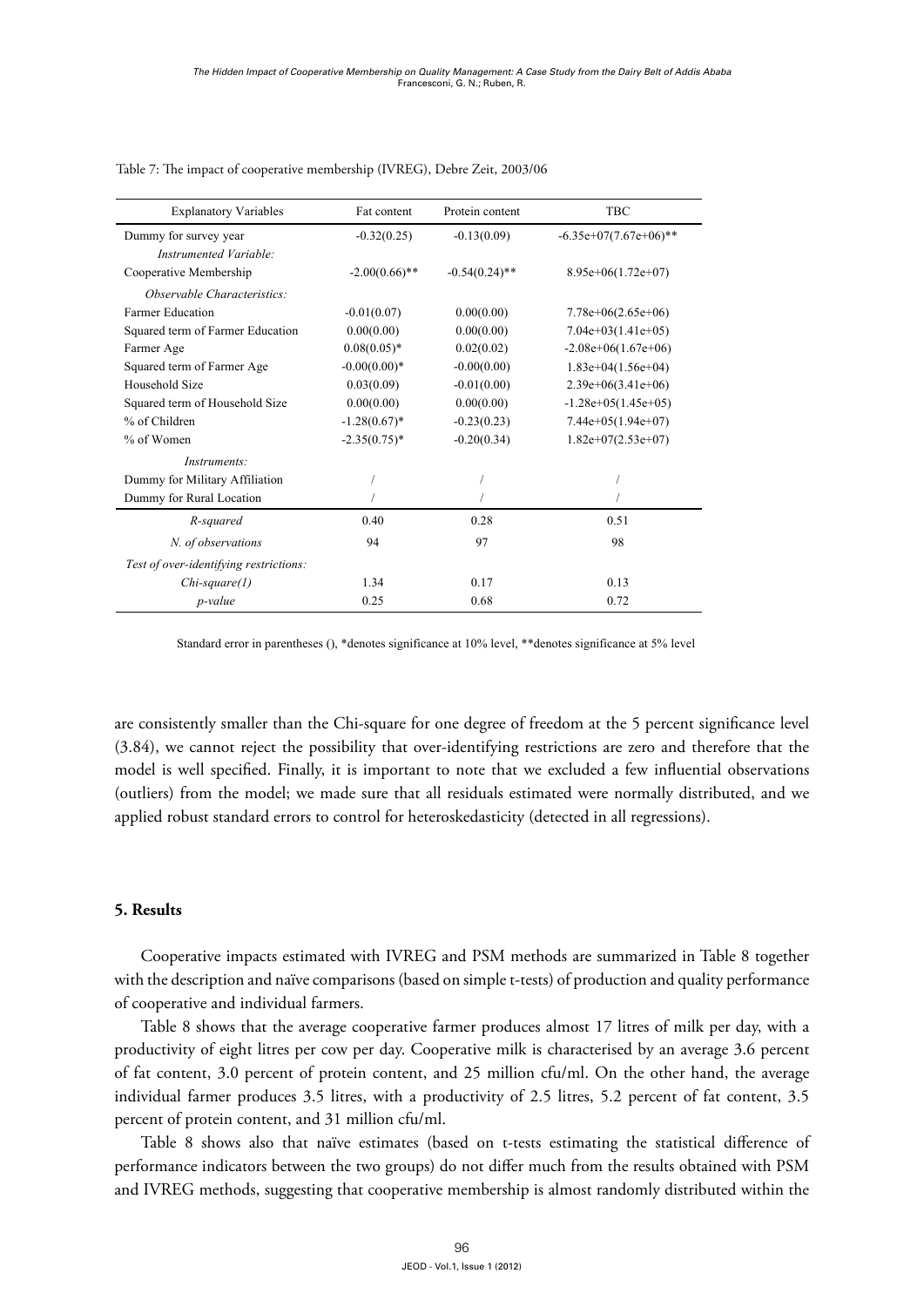sample. Nonetheless, if we exclude the IVREG result for milk production, naïve differences appear slightly but consistently smaller than the differences computed with IVREG and PSM methods. Consistent underestimation, even if small, by naïve analyses suggests that selection bias might indeed be present in the sample. Considering also that none of the estimation methods allow for control for diffusion (or spill-over) bias (a potential source of additional underestimation), the most realistic impact estimates are expected to be the largest ones (in bold in Table 8).

| Performance                 | Cooperative      | Individual         | Naive               | <b>ATT</b>     | <b>ATT</b>       | <b>IVREG</b>       |
|-----------------------------|------------------|--------------------|---------------------|----------------|------------------|--------------------|
|                             | farmers          | farmers            | $(t-test)$          | Kernel         | Stratification   |                    |
| Production<br>(lt/farm/day) | 16.8(11.1)       | 3.5(3.3)           | $13.3[1.7]**$       | $13.7[1.8]**$  | $13.6[1.7]**$    | $11.5[1.9]**$      |
| Productivity<br>(lt/cow)    | 8.0(6.1)         | 2.5(2.5)           | $5.5[1.0]**$        | $5.8[1.0]**$   | $5.8[1.0]**$     | $5.7[1.2]**$       |
| Fat<br>$(\%)$               | 3.6(0.6)         | 5.2(1.8)           | $-1.5[0.3]**$       | $-2.0[0.7]**$  | $-1.8[0.6]$ **   | $-2.0[0.7]**$      |
| Protein<br>$(\%)$           | 3.0(0.3)         | 3.5(0.6)           | $-0.5[0.1]**$       | $-0.5[0.2]**$  | $-0.6[0.2]**$    | $-0.5[0.2]**$      |
| <b>TBC</b><br>(cfu/ml)      | $2.5e+07(4e+07)$ | $3.1e+07(4.4e+07)$ | $-5.4e+06[8.4e+06]$ | $8e+05[8e+06]$ | $2.1e+06[1e+07]$ | $8.9e+06[1.7e+07]$ |

**Table 8: The impact of cooperative membership (t-test, PSM, IVREG), Debre Zeit, 2003/06<sup>12</sup>** Table 8: The impact of cooperative membership (t-test, PSM, IVREG), Debre Zeit, 2003/06 Tab.2

Standard deviation in (), Standard error in []

\*denotes significance at 10% level, \*\*denotes significance at 5% level

Since analytical standard errors are not computable for the Kernel and Stratification methods, we compute robust standard errors using 100 bootstrap replications. Tab. 2 ATT is equal to the outcome of cooperative farmers minus the outcome of individual farmers after Propensity Score Matching. using 100 bootstrap replications.

Regardless of the estimation method used, Table 8 clearly suggests that the cooperative has a positive impact on milk production and productivity, a negative impact on milk nutritional value (fat and protein content) and an insignificant impact on milk hygiene (total bacteria count). It is interesting to note that although milk hygiene does not vary significantly between the two groups, Table 7 reports a significant increase in overall milk hygiene between 2003 and 2006. Milk hygiene apart, results in Table 8 confirm the two hypotheses presented in the introduction. In other words, they prove the formation of dairy cooperatives can indeed induce an increase in milk production and productivity, as well as substantial modifications of milk quality. In particular, our findings show that as milk production and productivity increase, milk quality decreases.

Likely explanations for these findings can be found in the different incentives faced by farmers inside and outside the cooperative. As discussed above, a key difference is associated with the fact that this cooperative, like most Ethiopian dairy cooperatives, provides smallholder farmers with access to subsidized inputs from the government. State subsidies are mainly directed to facilitate the procurement of artificial insemination services and live exotic cows. As a result, cooperative herds are dominated by high yielding crossbred cows, as opposed to the zebus typically found in the herds of non-cooperative farmers.

While indigenous zebus are characterised by the production of small volumes of milk (2-3 lt/day) with high density of nutrients, crossbred cows produce larger volumes with lower fat and protein content (Taneja and Aiumlamai 1999; Walstra et al. 2006). Hence, a great deal of the estimated impact can be referred to technological innovation triggered by the introduction of exotic genes in cooperatives herds. Such an explanation finds large support in the development literature where institutional change induced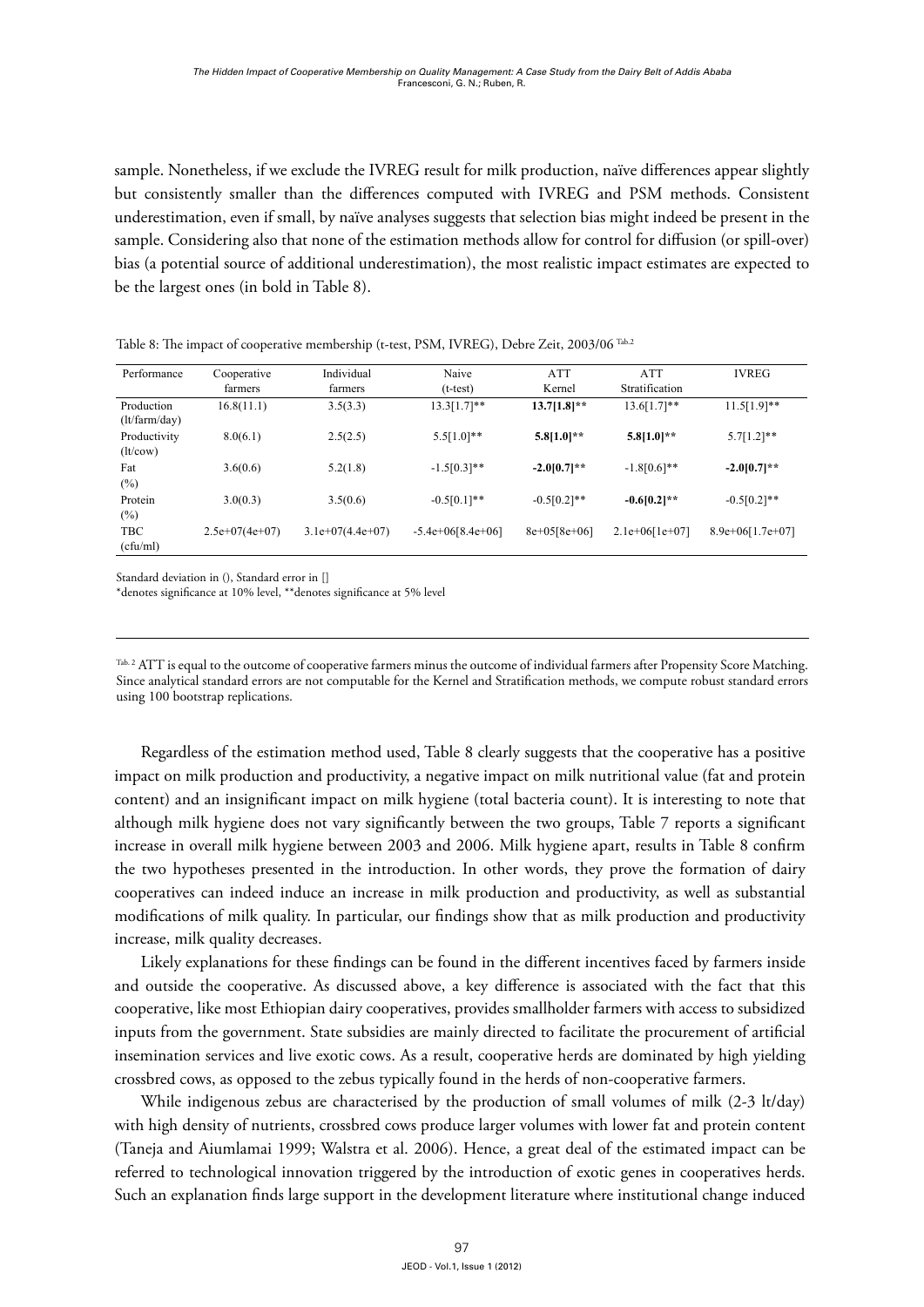by collective action is often described as a pre-condition to technological innovation (see Dulfner 1974; Hayami and Otsuka 1992; Munckner 1998).

However, innovation in herds' genotype does not provide an exhaustive explanation for the drastic reduction in nutrient density observed in the cooperative's milk. According to dairy literature, the average nutritional values estimated in this study for cooperative milk fall largely below most common international standards for fat and protein content, even for exotic cows.9 Therefore, the negative impact on milk quality must involve additional explanations. In particular, we observe that cooperative farmers feed their cross-bred cows mainly with dried forages and crop residues, suggesting that the lack of more nutritious, concentrated feed could be a reason for the excessive dilution of nutrients in cooperative milk.<sup>10</sup> Cooperative farmers argue in fact that concentrate feed is scarce and far too expensive, and cooperative managers are constantly in search of affordable feed to redistribute to their members. Moreover cross-bred cows are kept almost constantly inside the barn, indicating that the lack of grazing could also be part of nutritional shortfalls. On-barn husbandry is a consequence of the fact that most cooperative farms are located within the urban area, as well as by the farmers' fear that something may happen to their expensive cross-bred herds while grazing out of sight.

Last but not least, the poor nutritional value of milk produced by cooperative farmers reflects inadequate incentives for on-farm quality management. In particular, we observe that the cooperative makes use of alcohol and specific gravity tests to screen milk quality and safety at the farm gate. There is a widespread perception among cooperative managers, extension agents and policy-makers that these tests are simple, cheap and very useful. However, modern management theory (Weaver and Kim 2001) demonstrates that quality control techniques of the type adopted by these cooperatives are often useless.

In support to management theory we observe that specific gravity tests are usually conducted without accounting for differences in the temperature of milk supplies, which is critical to provide a reliable estimation of milk density. Second, quality control by Ethiopian dairy cooperatives is neither monitored nor certified. This allows for frauds against buyers and consumers, meaning that milk supplies that do not comply with quality standards are nonetheless accepted and commercialised by the cooperative. Or even for frauds against farmers (good supplies are rejected), especially against those cooperative members that are disliked by others or simply by the technician that carries out the quality control.

Third, alcohol and specific gravity tests are not attribute specific, in the sense that they do not provide cooperative members with precise information about the cause of eventual quality alteration. Finally, these two tests measure milk quality as good or bad, and not on a continuum, hindering the possibility to upgrade milk quality above the standards set by the two tests. As a result, milk price does not reflect milk quality in Addis Ababa, but only production scale and productivity. The uselessness of these tests is further confirmed by the negligible share of milk supplies that are rejected by the cooperative, suggesting that the quality standards set by these tests lie below the actual (and very poor) quality and safety of milk supplies.

<sup>9</sup> Taneja and Aiumlamai (1999) and Walstra et al. (2006) report average values of 4.8 fat content and 3.2 protein content for zebu cattle and 3.9 fat content and 3.5 protein content for Frisian cows.

<sup>&</sup>lt;sup>10</sup> These arguments are supported by standard dairy literature (see Balasini, 2000; and Belavadi and Niyogi, 1999).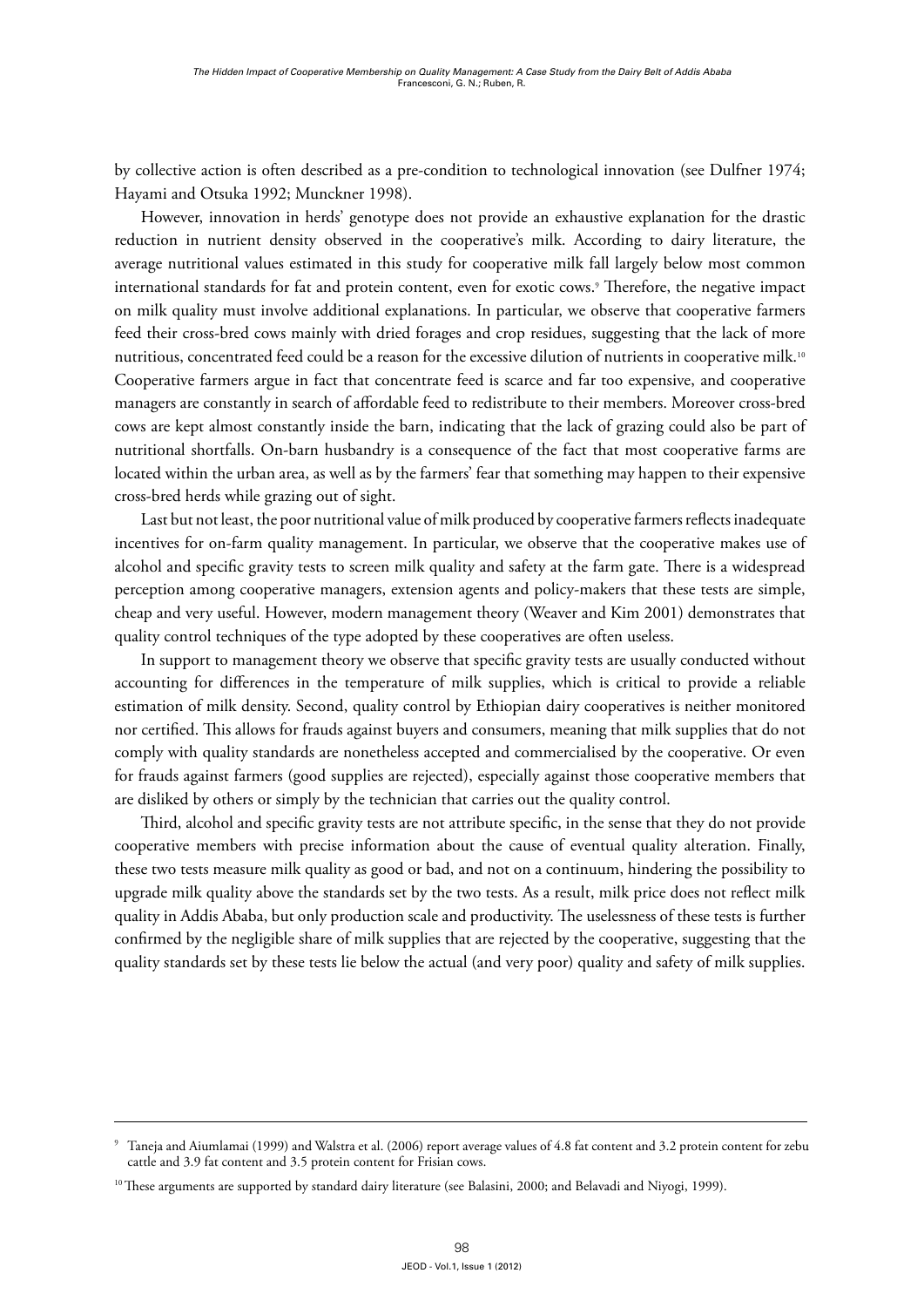# **6. Conclusions and Implications**

This study evaluates the impact of a prominent dairy marketing cooperative on the performance of smallholder farmers in the surroundings of Addis Ababa. To do so it compares a sample of cooperative farmers and a group of otherwise similar (individual) farmers on the basis of their milk production and quality. The conclusions emerging from this study are that, in the peri-ruban areas of Addis Ababa, cooperative membership has a positive impact on milk production and productivity, a negative effect on milk quality and an insignificant impact on milk hygiene.

The robustness of these findings is demonstrated by the fact that two analytical approaches, based on instrumental variable regressions and propensity scores matching, yield consistent results. Furthermore, estimated impacts on milk production and productivity appear in line with previous studies on dairy marketing cooperatives in Ethiopia (Holloway et al. 2000; Ahmed et al. 2003; D'Haese et al. 2006). On the other hand, the estimated effects of cooperative membership on milk quality and safety add new insights and raise important concerns to the ongoing and heated debate on the role of agricultural cooperatives in Ethiopia.

Possible explanations for these contrasting impacts can be referred to a misalignment in the external incentives faced by the cooperative. The demand pressure for cheap milk coming from Addis Ababa is expected to be extremely high. As a result, the cooperative may face significant incentives to expand production and productivity, which inevitably come at the detriment of quality incentives. Due to the inverse relation between milk productivity and quality, we argue that it is important for national policymakers to improve the alignment of incentives. In particular, a first step could be to invest in and improve the capacity of Ethiopia's Quality and Standard Authority (EQSA). More needs to be done by this state institution in order to reach out to dairy producers and ensure that they adopt state of the art grades and standards for quality management and control. Alternatively, quality upgrading could also be achieved through private, third-party certification schemes (Bio, Fair Trade, UTZ, etc.) However, further research will be necessary to better understand the underlying quality-productivity trade-offs faced by dairy cooperatives and to indentify adequate strategies to improve the overall performance of milk farms in Ethiopia.

## **References**

- Alarcon, A., (2003). Ecuador Retail Food Sector Report 2003. USDA GAIN Report, December.
- [Ahmed, M.A.M., S. Ehui, Yemesrach, A. \(2003\). Dairy Development in Ethiopia. ILRI working paper n.](http://dx.doi.org/%31%30%2E%31%37%38%37%2F%38%33%38%33%34%32%38%35%30%34%38%35)  [58. Addis Ababa, Ethiopia.](http://dx.doi.org/%31%30%2E%31%37%38%37%2F%38%33%38%33%34%32%38%35%30%34%38%35) http://dx.doi.org/10.1787/838342850485
- Balasini, A., (2000). Zootecnica Speciale. Edited by Calderini Edagicole.
- Balsevich, F., (2005). Essays on Producers' Participation, Access and Response to the Changing Nature of Dynamic Markets in Nicaragua and Costa Rica. Ph.D. Dissertation, East Lansing, Michigan State University.
- Becker, S.O., Ichino, A. (2001). Estimation of Average Treatment Effects Based on Propensity Scores. The Stata Journal 2 (4), 358-377.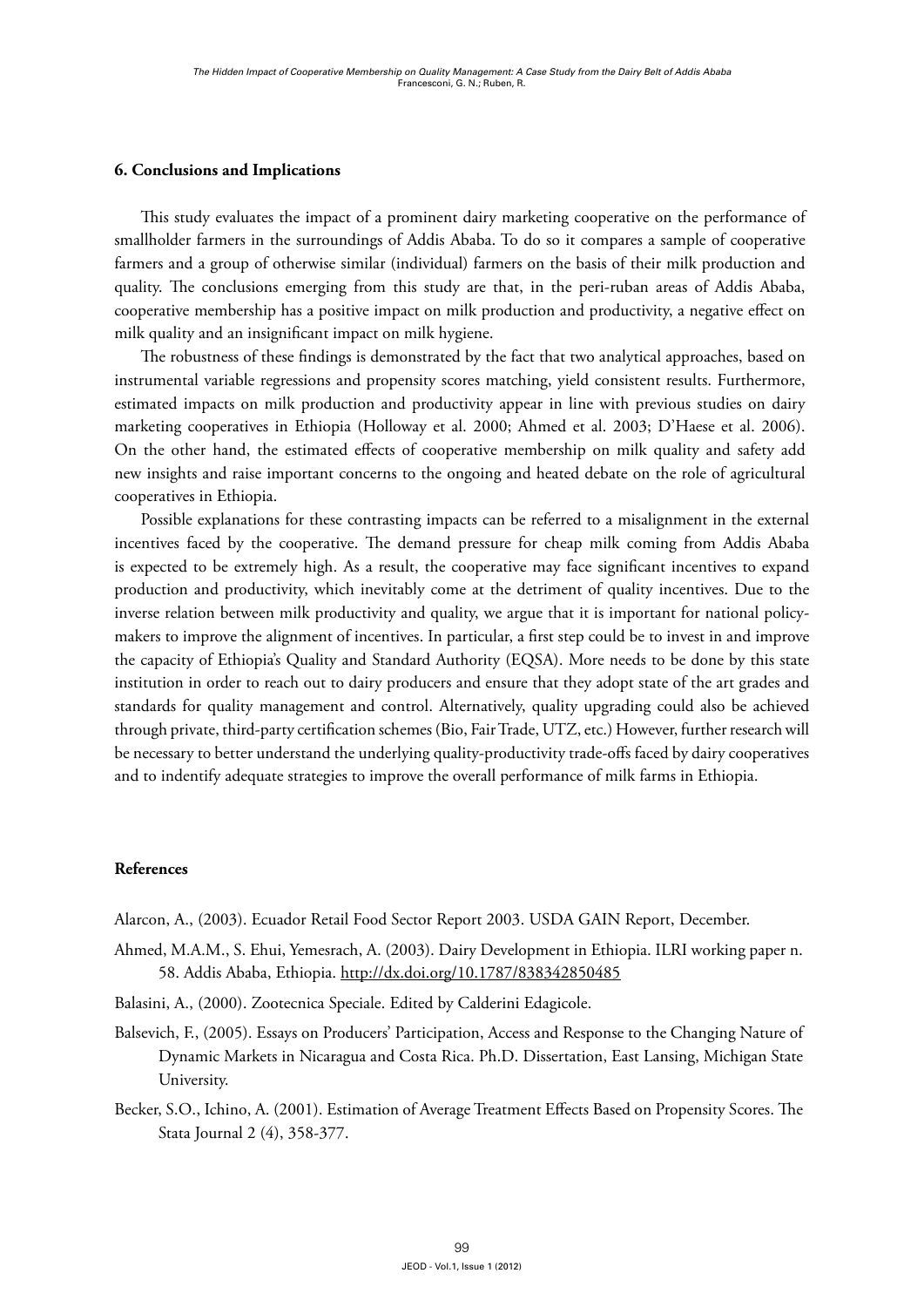- Belavadi, N.V., Niyogi, M.K. (1999). Smallholder Dairy Cooperatives. In Falvey, L. and Chantalakhana, C. (Eds.), Smallholder Dairying in the Tropics. International Livestock Research Institute, Thailand Research Fund, Institute of Land & Food Resources.
- Berdegué, J.A., Balsevich, F., Flores, L., and Reardon, T. (2005). Central American Supermarkets' Private Standards of Quality and Safety in Procurement of Fresh Fruits and Vegetables," Food Policy, (30) 3.
- [Bernard T., Taffesse, A.S., and Gabre-Madhin, E.Z. \(2008\). Impact of Cooperatives on Smallholders'](http://dx.doi.org/%31%30%2E%31%31%31%31%2F%6A%2E%31%35%37%34%2D%30%38%36%32%2E%32%30%30%38%2E%30%30%33%32%34%2E%78)  [Commercialization Behavior: Evidence from Ethiopia. Agricultural Economics, 39, 1-15.](http://dx.doi.org/%31%30%2E%31%31%31%31%2F%6A%2E%31%35%37%34%2D%30%38%36%32%2E%32%30%30%38%2E%30%30%33%32%34%2E%78) http://dx.doi.org/10.1111/j.1574-0862.2008.00324.x
- Bonin, J.P., Jones, D.C., Putterman, L. (1993). Theoretical and Empirical Studies of Producer Cooperatives: Will Ever the Twain Meet? Journal of Economic Literature, Vol. XXXI (September 1993), 1290- 1320.
- Chang, C.C. (2005). The Role of Retail Sector in Agro-food System, Chinese Taipei. Presentation at the Pacific Economic Cooperation Council's Pacific Food System Outlook 2005-6 Annual Meeting in Kun Ming, China, May 11-13.
- D'Haese, M., Francesconi, G.N., Ruben, R. (2005). Network management for Dairy Productivity and Quality in Ethiopia. Conference Volume of 92<sup>nd</sup> EAAE Seminar, Gottingen; Wageningen Academic Publisher.
- Dulfer, E. (1974). Operational Efficiency of Agricultural Cooperatives in Developing Countries. Rome: FAO Agricultural Development Paper No. 96.
- Eagleton, D. (2006). Power Hungry: Six Reasons to Regulate Global Food Corporations. Official Report by Actionaid International[: www.actionaid.org](http://www.actionaid.org)
- [Farina, E. \(2002\). Consolidation, Multinationalization, and Competition in Brazil: Impacts on](http://dx.doi.org/%31%30%2E%31%31%31%31%2F%31%34%36%37%2D%37%36%37%39%2E%30%30%31%38%32)  [Horticulture and Dairy Product Systems. Development Policy Review, 20\(4\), 441-45.](http://dx.doi.org/%31%30%2E%31%31%31%31%2F%31%34%36%37%2D%37%36%37%39%2E%30%30%31%38%32) http://dx.doi.org/10.1111/1467-7679.00182
- Fitzhugh, H. (1999). Foreword in Falvey, L. and Chantalakhana, C. (Eds.), Smallholder Dairying in the Tropics. International Livestock Research Institute, Thailand Research Fund, Institute of Land & Food Resources.
- [Francesconi, G.N. and Heerink, N. \(2010\). Ethiopian Agricultural Cooperatives in an Era of Global](http://dx.doi.org/%31%30%2E%31%30%31%36%2F%6A%2E%66%6F%6F%64%70%6F%6C%2E%32%30%30%39%2E%30%36%2E%30%30%33)  [Commodity Exchange: Does Organizational Form Matter? Journal of African Economies,](http://dx.doi.org/%31%30%2E%31%30%31%36%2F%6A%2E%66%6F%6F%64%70%6F%6C%2E%32%30%30%39%2E%30%36%2E%30%30%33)  [doi:10.1093/jae/ejq036](http://dx.doi.org/%31%30%2E%31%30%31%36%2F%6A%2E%66%6F%6F%64%70%6F%6C%2E%32%30%30%39%2E%30%36%2E%30%30%33)
- Francesconi, G.N., Heerink, N., D'Haese M. (2010). Evolution and challenges of dairy supply chains: Evidence from supermarkets, industries and consumers in Ethiopia. Food Policy, Volume 35, 60- 68. http://dx.doi.org/10.1016/j.foodpol.2009.06.003
- Francesconi, G.N. (2007). "Market Competitiveness of Small Scale Dairy Farmers: Cooperative Governance for Milk Quality and Safety". In Ruerd Ruben et al. (Eds.) Tropical Supply Chains. Wageningen: Wageningen Academic Publishers.
- Godtland, E.M., Sadoulet, E., de Janvry, A., Murgai, R., Ortiz, O. (2004). The impact of Farmer-Field-Schools on Knowledge and Productivity: A study of Potato Farmers in the Peruvian Andes. Economic Development and Cultural Change 53, 63–92. http://dx.doi.org/10.1086/423253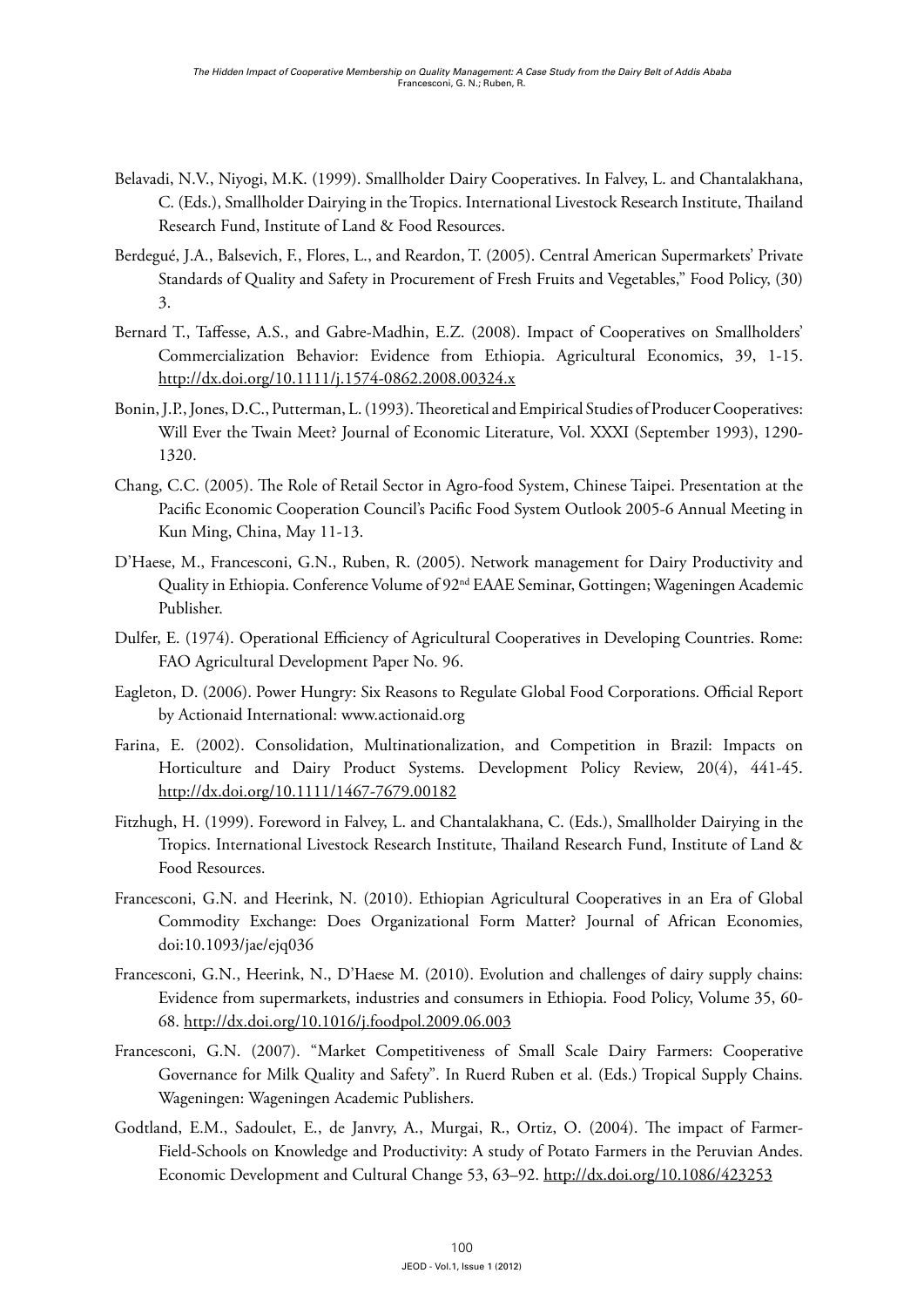- [Gutman G. \(2002\). Impacts of the Rapid Rise of Supermarkets on Dairy Products Systems in Argentina.](http://dx.doi.org/%31%30%2E%31%31%31%31%2F%31%34%36%37%2D%37%36%37%39%2E%30%30%31%38%30)  [Development Policy Review 20 \(4\), 409-27.](http://dx.doi.org/%31%30%2E%31%31%31%31%2F%31%34%36%37%2D%37%36%37%39%2E%30%30%31%38%30) http://dx.doi.org/10.1111/1467-7679.00180
- [Hawkes, C., and Ruel M. \(2006\). The Links between Agriculture and Health: an Intersectoral opportunity](http://dx.doi.org/%31%30%2E%32%34%37%31%2F%42%4C%54%2E%30%35%2E%30%32%35%36%35%30)  [to Improve the Health and Livelihoods of the Poor. Bulletin of the World Health Organization, 84](http://dx.doi.org/%31%30%2E%32%34%37%31%2F%42%4C%54%2E%30%35%2E%30%32%35%36%35%30)  [\(12\).](http://dx.doi.org/%31%30%2E%32%34%37%31%2F%42%4C%54%2E%30%35%2E%30%32%35%36%35%30) http://dx.doi.org/10.2471/BLT.05.025650
- Hayami, Y., and Otsuka, K. (1992). Beyond the green revolution: agricultural development strategy into new century. In Jock R. Anderson (Ed.), Agricultural technology: policy issues for the international community (pp. 35). Washington, DC, USA: The World Bank.
- Hernández, R., Reardon, T., Berdegué, J.A., Balsevich, F., and Jano P. (2004). Acceso de pequeños productores de tomate a los supermercados en Guatemala. Report to USAID, DFID, and the Common Fund for Commodities, under the project RAISE/SPS, Regoverning Markets, and PFID. December.
- [Holloway, G., Nicholson C., Delgado C., Staal S., and Ehui S., \(2000\). Agroindustrialization](http://dx.doi.org/%31%30%2E%31%31%31%31%2F%6A%2E%31%35%37%34%2D%30%38%36%32%2E%32%30%30%30%2E%74%62%30%30%32%37%39%2E%78)  [through Institutional Innovation: Transaction costs, Cooperatives and Milk-Market](http://dx.doi.org/%31%30%2E%31%31%31%31%2F%6A%2E%31%35%37%34%2D%30%38%36%32%2E%32%30%30%30%2E%74%62%30%30%32%37%39%2E%78)  [Development in the East-African Highlands. Agricultural Economics 23, 279-288.](http://dx.doi.org/%31%30%2E%31%31%31%31%2F%6A%2E%31%35%37%34%2D%30%38%36%32%2E%32%30%30%30%2E%74%62%30%30%32%37%39%2E%78)  http://dx.doi.org/10.1111/j.1574-0862.2000.tb00279.x
- [Hu, D., Reardon, T., Rozelle, S., Timmer, P., Wang, H. \(2004\). The Emergence of Supermarkets with](http://dx.doi.org/%31%30%2E%31%31%31%31%2F%6A%2E%31%34%36%37%2D%37%36%37%39%2E%32%30%30%34%2E%30%30%32%36%35%2E%78)  [Chinese Characteristics: Challenges and Opportunities for China's Agricultural Development.](http://dx.doi.org/%31%30%2E%31%31%31%31%2F%6A%2E%31%34%36%37%2D%37%36%37%39%2E%32%30%30%34%2E%30%30%32%36%35%2E%78)  [Development Policy Review 22\(4\), 557-86.](http://dx.doi.org/%31%30%2E%31%31%31%31%2F%6A%2E%31%34%36%37%2D%37%36%37%39%2E%32%30%30%34%2E%30%30%32%36%35%2E%78) http://dx.doi.org/10.1111/j.1467-7679.2004.00265.x
- Kaplinsky, R., M. Morris (2002). A handbook for Value Chain Research. Working paper prepared for the IDRC.
- Lee, J-H., and Reardon, T. (2005). Forward Integration of an Agricultural Cooperative into the Supermarket Sector: The Case of Hanaro Club in Korea. Joint Working Paper, Department of Industrial Economics, Chung-Ang University, Seoul, Korea, and Department of Agricultural Economics, Michigan State University, East Lansing, Michigan.
- Munckner, H.H. (1988). Principios Cooperativos y Derecho Cooperativa. Bonn: Friedrich Eberhart Stiftung.
- [Neven, D., Reardon, T., Chege, J., Wang H. \(2006\). Supermarkets and Consumers in Africa: the](http://dx.doi.org/%31%30%2E%31%33%30%30%2F%4A%30%34%37%76%31%38%6E%30%31%5F%30%36)  [Case of Nairobi, Kenya. Journal of International Food and Agribusiness Marketing, 18 \(3\).](http://dx.doi.org/%31%30%2E%31%33%30%30%2F%4A%30%34%37%76%31%38%6E%30%31%5F%30%36) http://dx.doi.org/10.1300/J047v18n01\_06
- Nicholson, C. F. (1997). The Impact of Milk Groups in the Shewa and Arsi Regions of Ethiopia: Project Description, Survey Methodology, and Collection Procedures. Mimeograph, Livestock Policy Analysis Project, International Livestock Research Institute, Addis Ababa.
- O'Connor, C.B. (1995). Rural Dairy Technology. ILRI Training Manual n. 1, Addis Ababa, Ethiopia.
- Orellana, D., and Vasquez, E. (2004). Guatemala Retail Food Sector Annual, 2004. GAIN Report Number GT4018, Washington: USDA Foreign Agricultural Service.
- Putterman, L., and DiGiorgio M. (1985). Choice and Efficiency in a Model of Democratic Semi-Collective Agriculture. Oxford Economic Papers, 37(1), 1-21.
- Rangkuti, F. (2003). Indonesia Food Retail Sector Report 2003. USDA GAIN Report: ID 3028.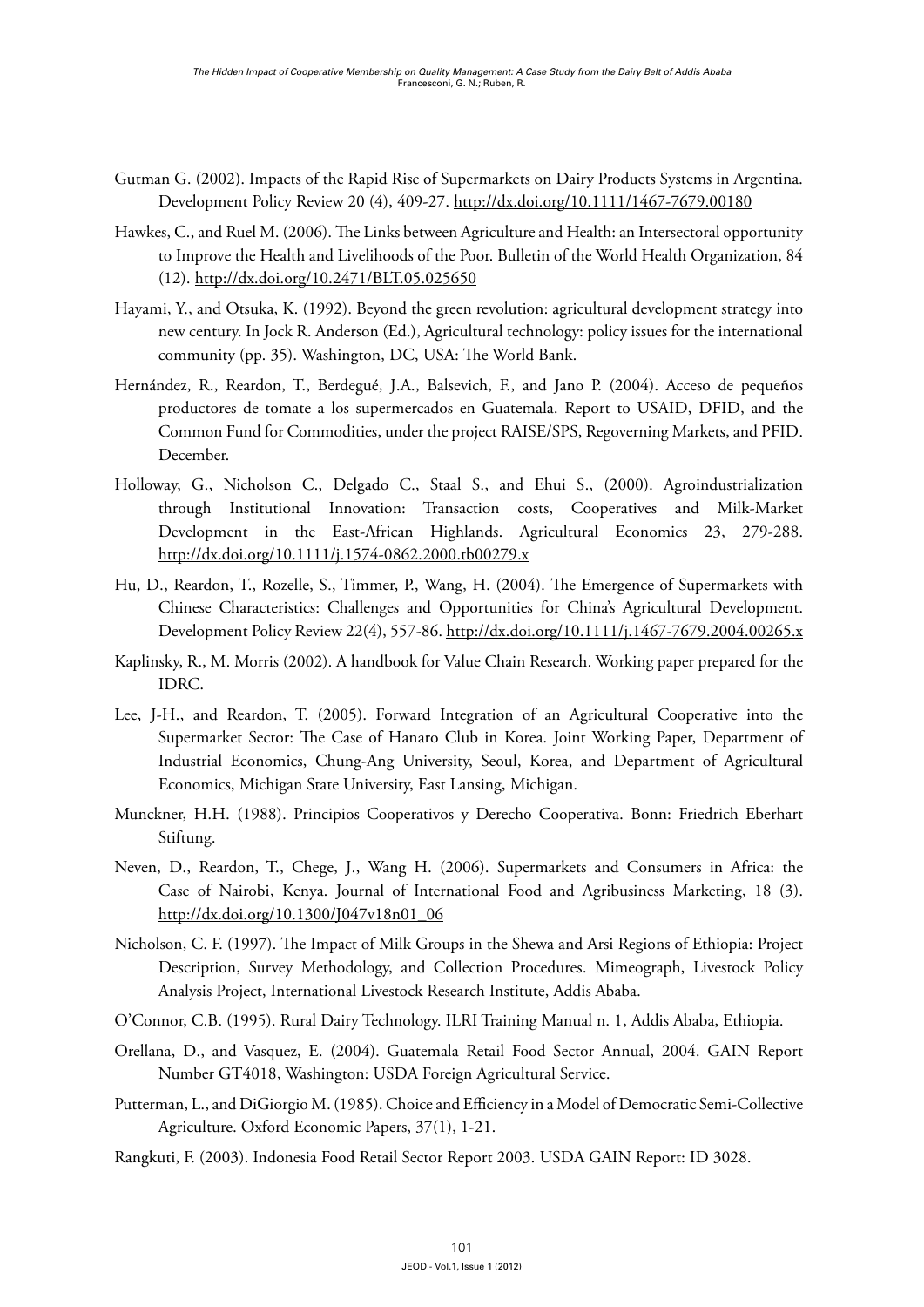- [Ravallion M. \(2001\) The Mistery of Vanishing Benefits: An Introduction to Impact Evaluation. The](http://dx.doi.org/%31%30%2E%31%30%39%33%2F%77%62%65%72%2F%31%35%2E%31%2E%31%31%35)  [World Bank Economic Review 15\(1\), 115-140. h](http://dx.doi.org/%31%30%2E%31%30%39%33%2F%77%62%65%72%2F%31%35%2E%31%2E%31%31%35)ttp://dx.doi.org/10.1093/wber/15.1.115
- [Reardon, T., and Berdegue, J.A. \(2002\). The rapid Rise of Supermarkets in Latin America: Challenges and](http://dx.doi.org/%31%30%2E%31%31%31%31%2F%31%34%36%37%2D%37%36%37%39%2E%30%30%31%37%38)  [Opportunities for Development. Development Policy Review, \(4\).](http://dx.doi.org/%31%30%2E%31%31%31%31%2F%31%34%36%37%2D%37%36%37%39%2E%30%30%31%37%38)
- Reardon, T., Echanove, F., Cook, R., Tucker, N., Berdegué, J.A. (2005). The Rise of Supermarkets and the Evolution of their Procurement Systems in Mexico: Focus on Horticulture Products. Working Paper, East Lansing: Michigan State University. http://dx.doi.org/10.1111/1467-7679.00178
- Reardon, T., Pingali, P. and Stamoulis, K. (2006). Impacts of Agrifood Market Transformation during Globalization on the Poor's Rural Nonfarm Employment: Lessons for Rural Business Development Programs. Plenary Paper Presented at the 2006 meetings of the International Association of Agricultural Economists, in Queensland, Australia.
- Smith, J., and Todd, P. (2000). Does Matching Overcome Lalonde's Critique of Non-experimental Estimators? Working paper, Economics Department, University of Pennsylvania.
- Taneja, V.K., (1999). Dairy Breeds and Selection. In Falvey. L. and Chantalakhana, C. (Eds.), Smallholder Dairying in the Tropics. International Livestock Research Institute, Thailand Research Fund, Institute of Land & Food Resources.
- Tegegne A. (2003). Urban and Peri-Urban Dairy Development in Ethiopia: Lessons from the Ada-Liben Woreda Dairy and Dairy Products Marketing Association. In Proceedings of Regional Symposium organised by the Amhara Regional Agricultural Research Institute (ARARI), Bahir Dar, Ethiopia.
- Thailand Development Research Institute (2002). The Retail Business in Thailand: Impact of the Large Scale Multinational Corporation Retailers. Working paper, Bangkok: TDRI.
- Walstra, P., Wouters, J.T.M., Geurts, T.J. (2006). Dairy Science and Technology. Boca Raton, USA: Taylor and Francis group editors.
- Weaver, R.D. and Kim, T. (2001). Contracting for Quality in Supply Chains. Proceedings of EAAE 78<sup>th</sup> Seminar, Copenhagen, Denmark.
- [Weatherspoon, D.D., and Reardon, T. \(2003\). The rise of Supermarkets in Africa: Implications](http://dx.doi.org/%31%30%2E%31%31%31%31%2F%31%34%36%37%2D%37%36%37%39%2E%30%30%32%31%34)  [for Agrifood Systems and the Rural Poor. Development Policy Review 21 \(3\), 333-355.](http://dx.doi.org/%31%30%2E%31%31%31%31%2F%31%34%36%37%2D%37%36%37%39%2E%30%30%32%31%34) http://dx.doi.org/10.1111/1467-7679.00214
- WHO Electronic Database (2000).<http://www.who.int/medacentre/factsheets/fs237/en/>
- World Bank. (2007). World development report 2008: Agriculture for development. Washington DC, USA.
- WTO internet site (2006). [http://www.wto.org/english/thewto\\_e/whatis\\_e/tif\\_e/org7\\_e.htm](http://www.wto.org/english/thewto_e/whatis_e/tif_e/org7_e.htm)